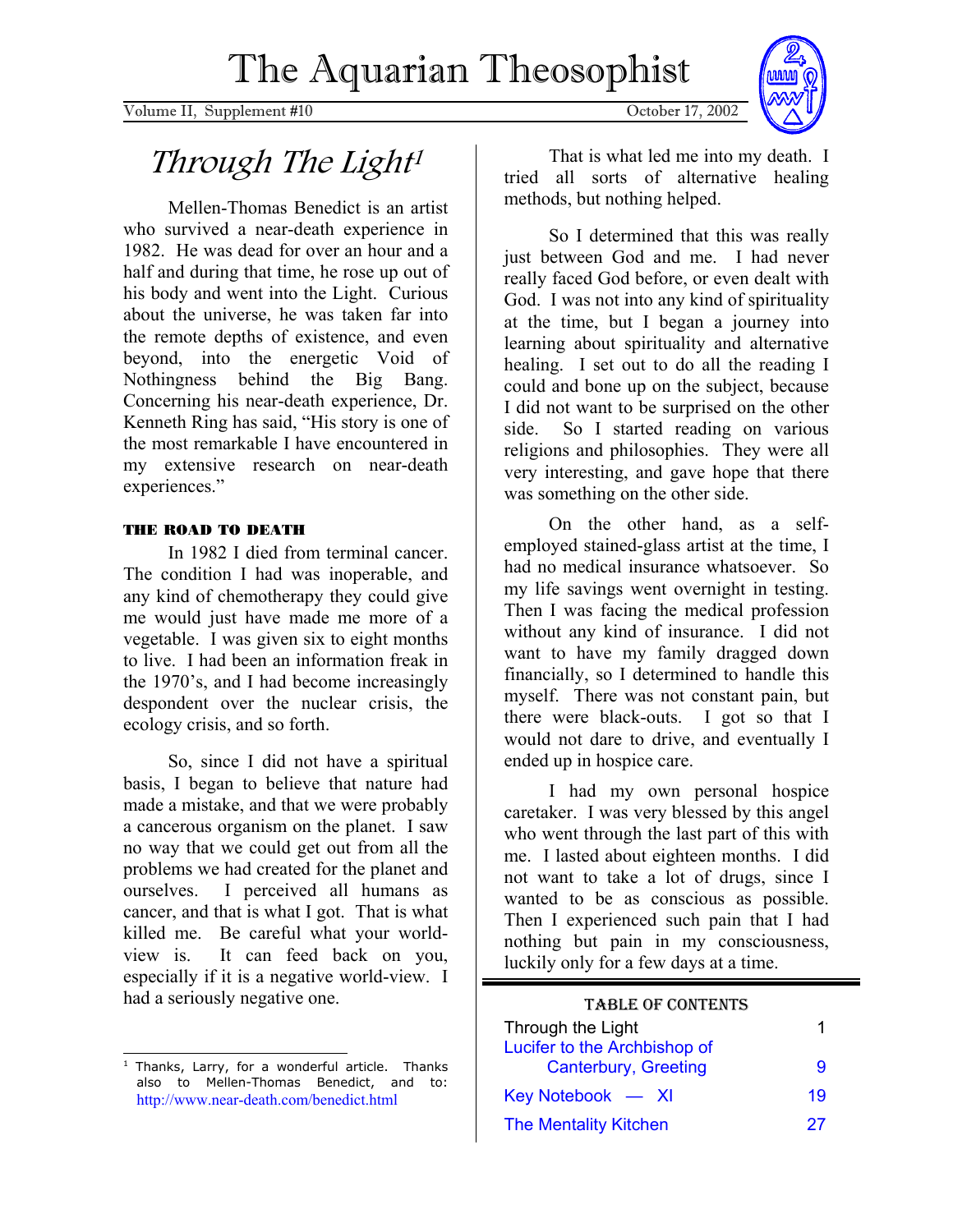### THE LIGHT OF GOD

I remember waking up one morning at home about 4:30 am, and I just knew that this was it. This was the day I was going to die. So I called a few friends and said goodbye. I woke up my hospice caretaker and told her. I had a private agreement with her that she would leave my dead body alone for six hours, since I had read that all kinds of interesting things happen when you die. I went back to sleep.

The next thing I remember is the beginning of a typical near-death experience. Suddenly I was fully aware and I was standing up, but my body was in the bed. There was this darkness around me. Being out of my body was even more vivid than ordinary experience. It was so vivid that I could see every room in the house, I could see the top of the house, I could see around the house, I could see under the house.

There was this Light shining. I turned toward the Light.

The Light was very similar to what many other people have described in their near-death experiences. It was so magnificent. It is tangible; you can feel it. It is alluring; you want to go to it like you would want to go to your ideal mother or father's arms. As I began to move toward the Light, I knew intuitively that if I went to the Light, I would be dead. So as I was moving toward the Light I said, "Please wait a minute, just hold on a second here. I want to think about this; I would like to talk to you before I go."

To my surprise, the entire experience halted at that point.

You are indeed in control of your near-death experience. You are not on a roller coaster ride. So my request was honored and I had some conversations with the Light. The Light kept changing into different figures, like Jesus, Buddha,

Krishna, mandalas, archetypal images and signs. I asked the Light, "What is going on here? Please, Light, clarify yourself for me. I really want to know the reality of the situation." I cannot really say the exact words, because it was sort of telepathy.

The Light responded. The information transferred to me was that your beliefs shape the kind of feedback you are getting before the Light. If you were a Buddhist or Catholic or Fundamentalist, you get a feedback loop of your own stuff.

You have a chance to look at it and examine it, but most people do not. As the Light revealed itself to me, I became aware that what I was really seeing was our Higher Self matrix.

The only thing I can tell you is that it turned into a matrix, a mandala of human souls, and what I saw was that what we call our Higher Self in each of us is a matrix. It's also a conduit to the Source; each one of us comes directly, as a direct experience from the Source. We all have a Higher Self, or an oversoul part of our being. It revealed itself to me in its truest energy form. The only way I can really describe it is that the being of the Higher Self is more like a conduit. It did not look like that, but it is a direct connection to the Source that each and every one of us has. We are directly connected to the Source.

So the Light was showing me the Higher Self matrix. And it became very clear to me that all the Higher Selves are connected as one being, all humans are connected as one being, we are actually the same being, different aspects of the same being. It was not committed to one particular religion.

So that is what was being fed back to me. And I saw this mandala of human souls. It was the most beautiful thing I have ever seen. I just went into it and, it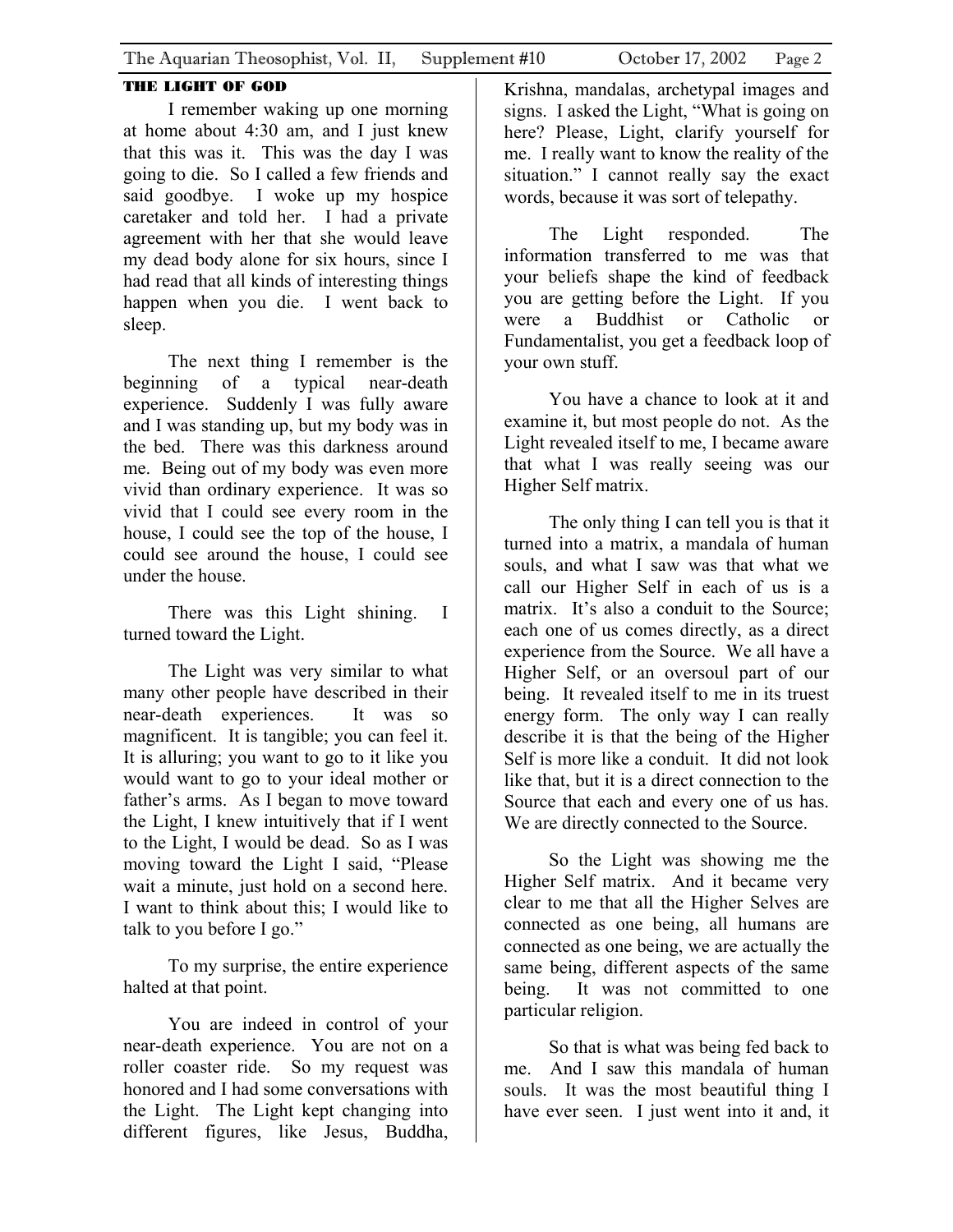was just over-whelming. It was like all the love you've every wanted, and it was the kind of love that cures, heals, regenerates.

As I asked the Light to keep explaining, I understood what the Higher Self matrix is. We have a grid around the planet where all the Higher Selves are connected. This is like a great company, a next subtle level of energy around us, the spirit level, you might say. Then, after a couple of minutes, I asked for more clarification. I really wanted to know what the universe is about, and I was ready to go at that time. I said "I am ready, take me." Then the Light turned into the most beautiful thing that I have ever seen: a mandala of human souls on this planet.

Now I came to this with my negative view of what has happened on the planet. So as I asked the light to keep clarifying for me, I saw in this magnificent mandala how beautiful we all are in our essence, our core. We are the most beautiful creations. The human soul, the human matrix that we all make together is absolutely fantastic, elegant, exotic, everything. I just cannot say enough about how it changed my opinion of human beings in that instant.

I said, "Oh, God, I did not know how beautiful we are." At any level, high or low, in whatever shape you are in, you are the most beautiful creation, you are. I was astonished to find that there was no evil in any soul. I said, "How can this be?" The answer was that no soul was inherently evil. The terrible things that happened to people might make them do evil things, but their souls were not evil. What all people seek, what sustains them, is love, the Light told me. What distorts people is a lack of love.

 The revelations coming from the Light seemed to go on and on, then I asked the Light, "Does this mean that humankind will be saved?" Then, like a trumpet blast

In that instant I realized even more. I realized that WE HAVE ALREADY BEEN SAVED, and we saved ourselves because we were designed to self-correct like the rest of God's universe. This is what the second coming is about. I thanked the Light of God with all my heart. The best thing I could come up with was these simple words of total appreciation: "Oh dear God, dear Universe, dear Great Self, I love my Life."

The Light seemed to breathe me in even more deeply. It was as if the Light was completely absorbing me. The Love Light is, to this day, indescribable. I entered into another realm, more profound than the last, and became aware of something more, much more. It was an enormous stream of Light, vast and full, deep in the Heart of Life. I asked what this was.

The Light responded, "This is the RIVER OF LIFE. Drink of this manna water to your heart's content." So I did. I took one big drink and then another. To drink of Life Itself! I was in ecstasy.

Then the Light said, "You have a desire." The Light knew all about me, everything past, present and future.

"Yes!" I whispered.

I asked to see the rest of the Universe, beyond our solar system, beyond all human illusion. The Light then told me that I could go with the Stream. I did, and was carried through the Light at the end of the tunnel. I felt and heard a series of very soft sonic booms. What a rush!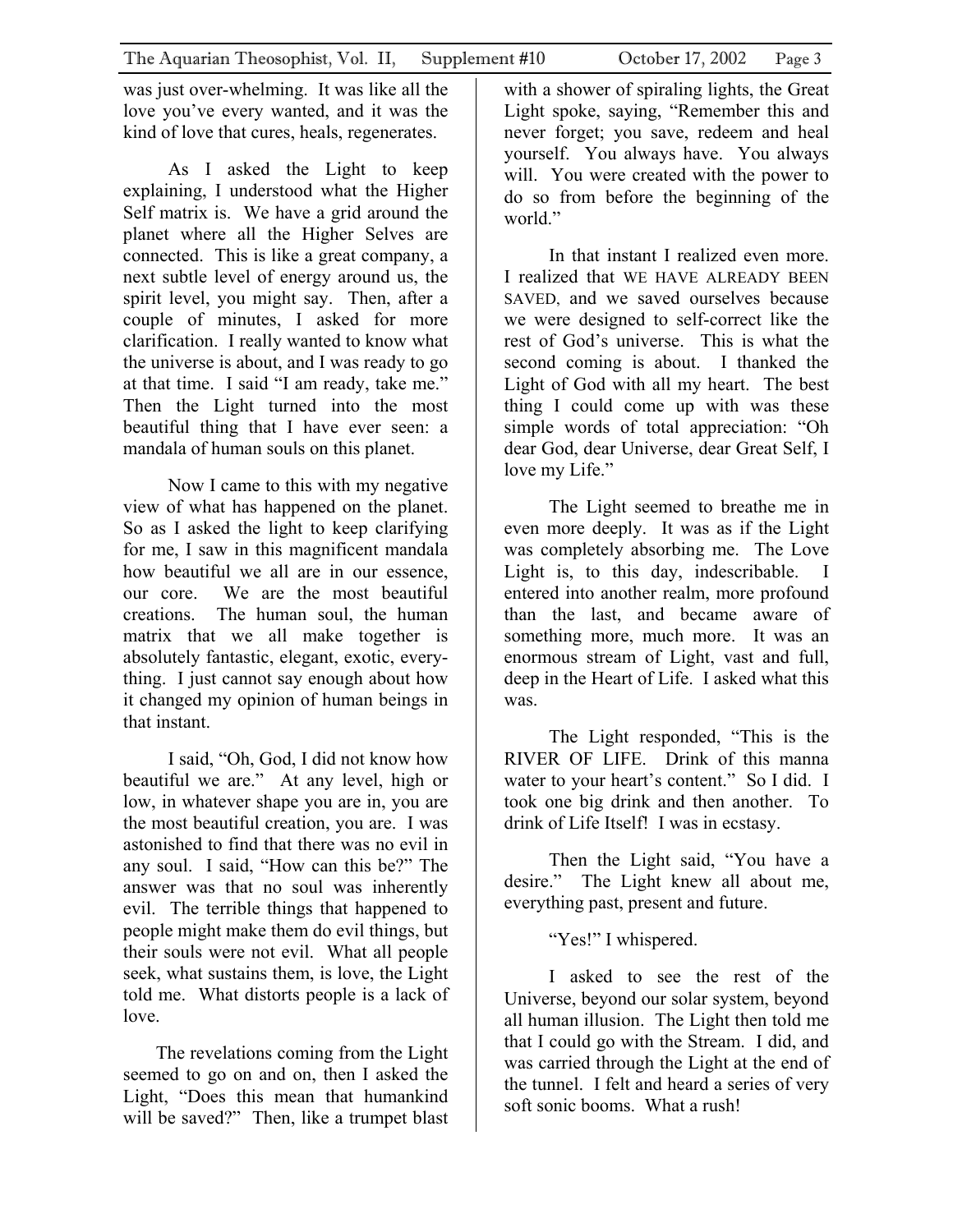### THE VOID OF NOTHINGNESS

Suddenly I seemed to be rocketing away from the planet on this stream of Life. I saw the earth fly away. The solar system, in all its splendor, whizzed by and disappeared. At faster than light speed, I flew through the center of the galaxy, absorbing more knowledge as I went. I learned that this galaxy, and all of the Universe, is bursting with many different varieties of LIFE. I saw many worlds. The good news is that we are not alone in this Universe!

As I rode this stream of consciousness through the center of the galaxy, the stream was expanding in awesome fractal waves of energy. The super clusters of galaxies with all their ancient wisdom flew by. At first I thought I was going somewhere; actually traveling. But then I realized that, as the stream was expanding, my own consciousness was also expanding to take in everything in the Universe! All creation passed by me. It was an unimaginable wonder! I truly was a Wonder Child, a babe in Wonderland!

It seemed as if all the creations in the Universe soared by me and vanished in a speck of Light. Almost immediately, a second Light appeared. It came from all sides, and was so different; a Light made up of more than every frequency in the Universe. I felt and heard several velvety sonic booms again. My consciousness, or being, was expanding to interface with the entire Holographic Universe and more.

As I passed into the second Light, the awareness came to me that I had just transcended the Truth. Those are the best words I have for it, but I will try to explain. As I passed into the second Light, I expanded beyond the First Light. I found myself in a profound stillness, beyond all silence. I could see or perceive FOREVER, beyond Infinity.

I was in the Void.

I was in pre-creation, before the Big Bang. I had crossed over the beginning of time — the First Word — the First vibration.

I was in the Eye of Creation. I felt as if I was touching the Face of God. It was not a religious feeling. Simply I was at one with Absolute Life and Consciousness.

When I say that I could see or perceive forever, I mean that I could experience all of creation generating itself. It was without beginning and without end. That's a mind-expanding thought, isn't it? Scientists perceive the Big Bang as a single event that created the Universe. I saw that the Big Bang is only one of an infinite number of Big Bangs creating Universes endlessly and simultaneously. The only images that even come close in human terms would be those created by supercomputers using fractal geometry equations.

The ancients knew of this. They said Godhead periodically created new Universes by breathing out, and decreating other Universes by breathing in. These epochs were called Yugas.

Modern science called this the Big Bang. I was in absolute, pure consciousness. I could see or perceive all the Big Bangs or Yugas creating and decreating themselves. Instantly I entered into them all simultaneously. I saw that each and every little piece of creation has the power to create. It is very difficult to try to explain this. I am still speechless about this.

It took me years after I returned to assimilate any words at all for the Void experience. I can tell you this now; the Void is less than nothing, yet more than everything that is! The Void is absolute zero; chaos forming all possibilities. It is Absolute Consciousness — much more than even Universal Intelligence.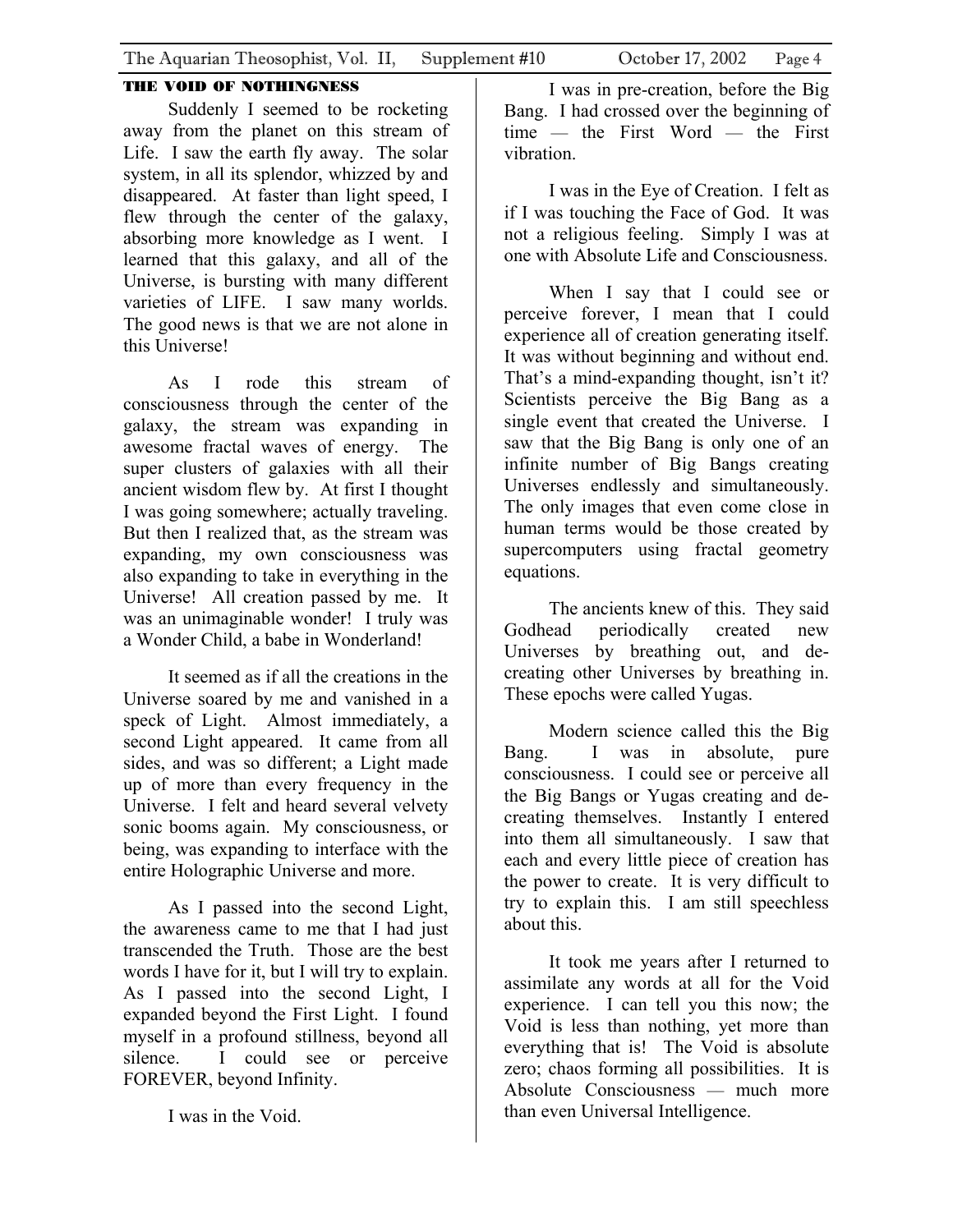Where is the Void? I know. The Void is inside and outside everything. You, right now even while you live, are always inside and outside the Void simultaneously. You don't have to go anywhere or die to get there. The Void is the vacuum or nothingness between all physical manifestations; the SPACE between atoms and their components.

Modern science has begun to study this space between everything. They call it Zero-point. Whenever they try to measure it, their instruments go off the scale, or to infinity, so to speak. They have no way, as of yet, to measure infinity accurately. There is more of the zero space in your own body and the Universe than anything else!

What mystics call the Void is not a void. It is so full of energy, a different kind of energy that has created everything that we are. Everything since the Big Bang is vibration, from the first Word, which is the first vibration. The biblical "I am" really has a question mark after it. "I am — What am I?"

So creation is God exploring God's Self through every way imaginable, in an ongoing, infinite exploration through every one of us. Through every piece of hair on your head, through every leaf on every tree, through every atom, God is exploring God's Self, the great "I am". I began to see that everything that is, is the Self, literally, your Self, my Self—everything is the great Self. That is why God knows even when a leaf falls. That is possible because wherever you are is the center of the universe. Wherever any atom is, that is the center of the universe. There is God in that, and God in the Void.

As I was exploring the Void and all the Yugas or creations, I was completely out of time and space as we know it. In this expanded state, I discovered that creation is about Absolute Pure

Consciousness, or God, coming into the Experience of Life as we know it. The Void itself is devoid of experience.

It is pre-life, before the first vibration. Godhead is about more than Life and Death. Therefore there is even more than Life and Death to experience in the Universe!

I was in the Void and I was aware of everything that had ever been created. It was like I was looking out of God's eyes. I had become God. Suddenly I wasn't me anymore.

The only thing I can say, I was looking out of God's eyes.

And suddenly I knew why every atom was, and I could see everything. The interesting point was that I went into the Void, I came back with this understanding that God is not there. God is here. That's what it is all about.

So this constant search of the human race to go out and find God ... God gave everything to us, everything is here — this is where it's at. And what we are into now is God's exploration of God through us. People are so busy trying to become God that they ought to realize that we are already God and God is becoming us. That's what it is really about.

When I realized this, I was finished with the Void, and wanted to return to this creation, or Yuga. It just seemed like the natural thing to do. Then I suddenly came back through the second Light, or the Big Bang, hearing several more velvet booms. I rode the stream of consciousness back through all of creation, and what a ride it was! The super clusters of galaxies came through me with even more insights.

I passed through the center of our galaxy, which is a black hole. Black holes are the great processors or recyclers of the Universe. Do you know what is on the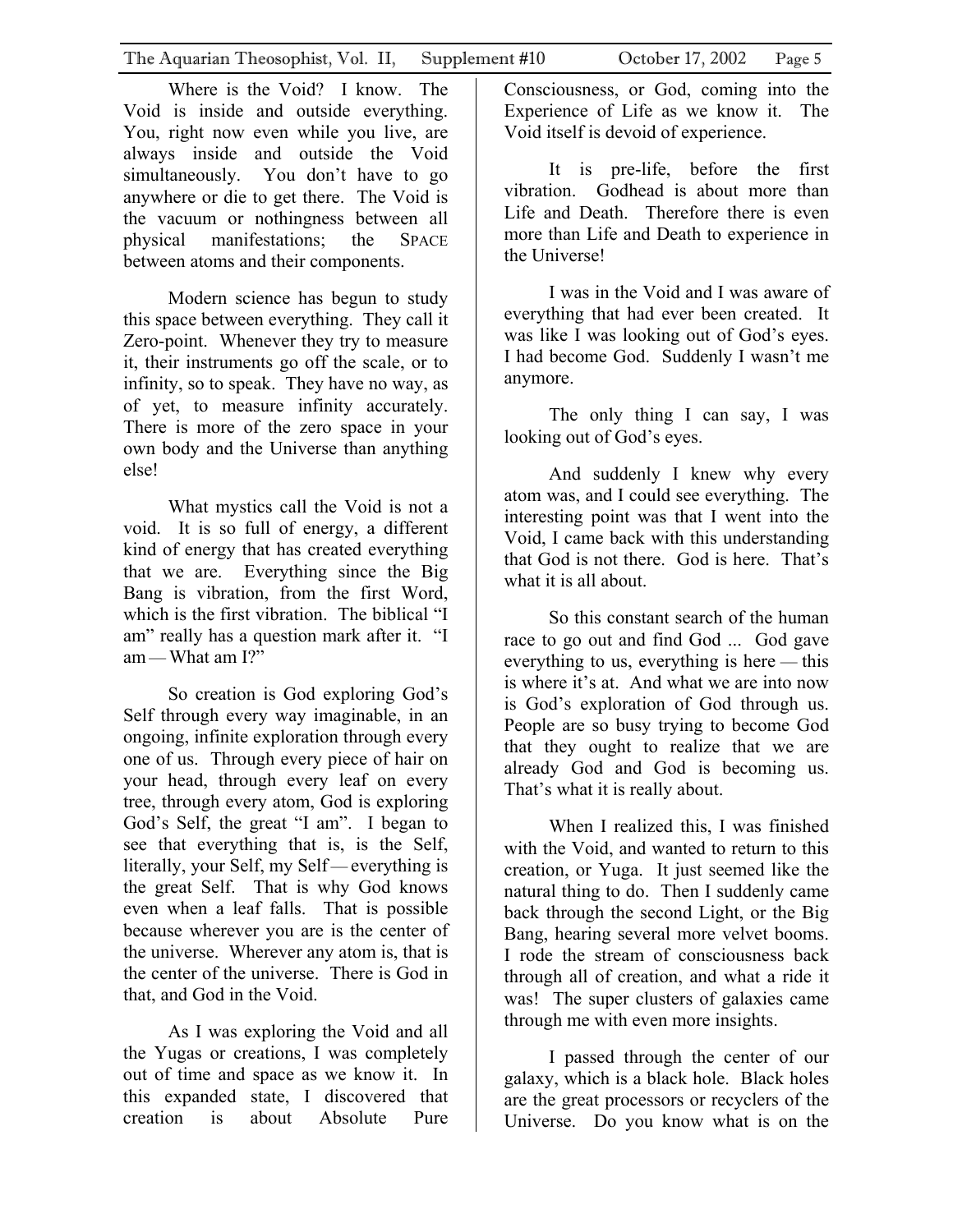other side of a Black Hole? We are; our galaxy; which has been reprocessed from another Universe. In its total energy configuration, the galaxy looked like a fantastic city of lights. All energy this side of the Big Bang is light. Every sub-atom, atom, star, planet, even consciousness itself is made of light and has a frequency and/or particle. Light is living stuff. Everything is made of light, even stones. So everything is alive. Everything is made from the Light of God; everything is very intelligent.

### THE LIGHT OF LOVE

As I rode the stream on and on, I could eventually see a huge Light coming. I knew it was the First Light, the Higher Self-Light Matrix of our solar system. Then the entire solar system appeared in the Light, accompanied by one of those velvet booms.

I saw that the solar system we live in is our larger, local body. This is our local body and we are much bigger than we imagine. I saw that the solar system is our body. I am a part of this, and the earth is this great created being that we are, and we are the part of it that knows that it is. But we are only that part of it. We are not everything, but we are that part of it that knows that it is.

I could see all the energy that this solar system generates, and it is an incredible light show! I could hear the Music of the Spheres. Our solar system, as do all celestial bodies, generates a unique matrix of light, sound and vibratory energies. Advanced civilizations from other star systems can spot life as we know it in the universe by the vibratory or energy matrix imprint. It is child's play. The earth's Wonder Child (human beings) make an abundance of sound right now, like children playing in the backyard of the universe.

I rode the stream directly into the center of the Light. I felt embraced by the Light as it took me in with its breath again, followed by another soft sonic boom.

I was in this great Light of Love with the stream of life flowing through me. I have to say again, it is the most loving, non-judgmental Light. It is the ideal parent for this Wonder Child.

"What now?" I wondered.

The Light explained to me that there is no death; we are immortal beings. We have already been alive forever! I realized that we are part of a natural living system that recycles itself endlessly. I was never told that I had to come back. I just knew that I would. It was only natural, from what I had seen.

I don't know how long I was with the Light, in human time.

But there came a moment when I realized that all my questions had been answered and my return was near. When I say that all my questions were answered on the other side, I mean to say just that. All my questions have been answered. Every human has a different life and set of questions to explore.

Some of our questions are Universal, but each of us is exploring this thing we call Life in our own unique way. So is every other form of life, from mountains to every leaf on every tree.

And that is very important to the rest of us in this Universe.

Because it all contributes to the Big Picture, the fullness of Life. We are literally God exploring God's Self in an infinite Dance of Life. Your uniqueness enhances all of Life.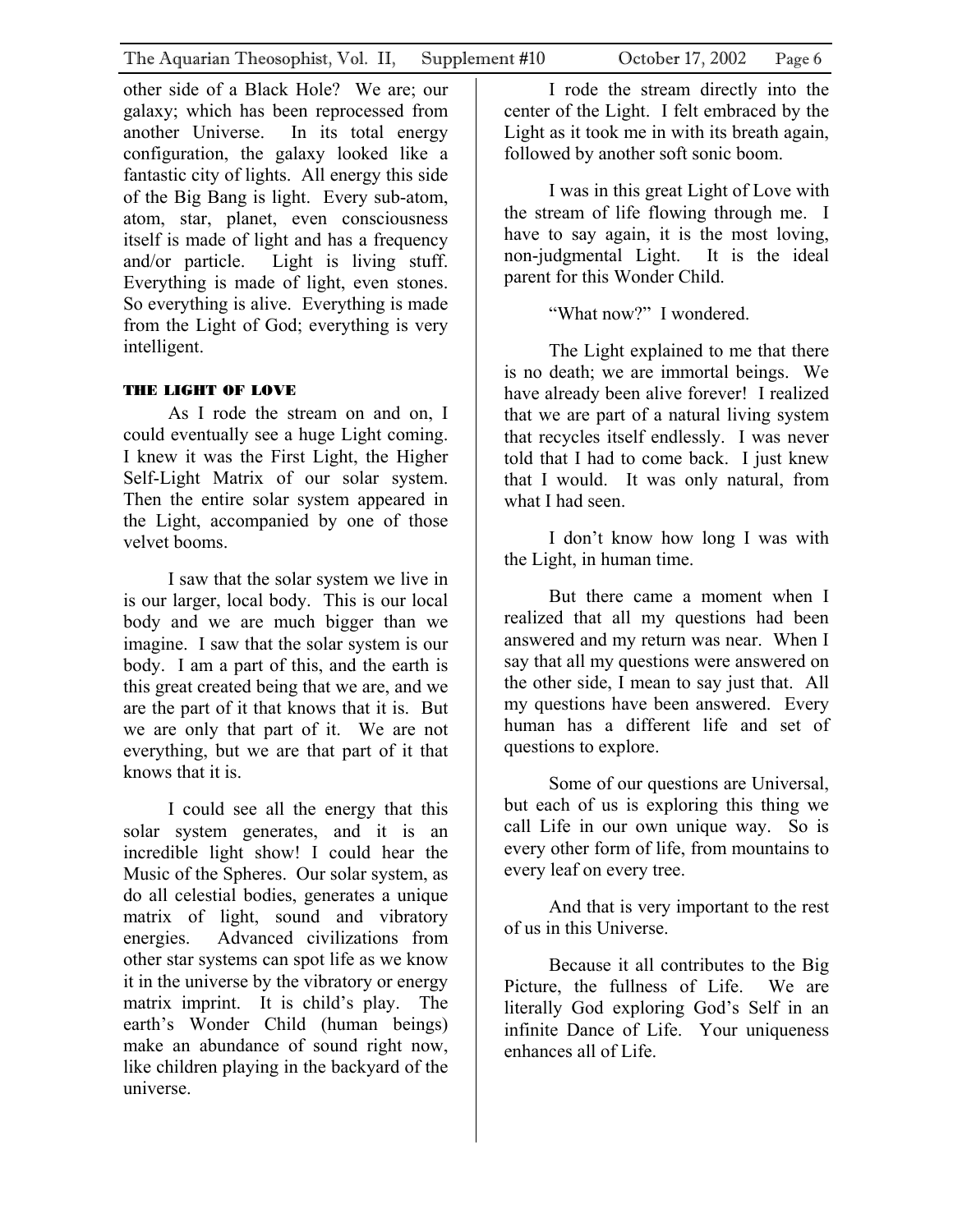### HIS RETURN TO EARTH

As I began my return to the life cycle, it never crossed my mind, nor was I told, that I would return to the same body. It just did not matter. I had complete trust in the Light and the Life process. As the stream merged with the great Light, I asked never to forget the revelations and the feelings of what I had learned on the other side.

There was a "Yes". It felt like a kiss to my soul.

Then I was taken back through the Light into the vibratory realm again. The whole process reversed, with even more information being given to me. I came back home, and I was given lessons on the mechanics of reincarnation. I was given answers to all those little questions I had: "How does this work? How does that work?" I knew that I would be reincarnated. The earth is a great processor of energy, and individual consciousness evolves out of that into each one of us.

I thought of myself as a human for the first time, and I was happy to be that. From what I have seen, I would be happy to be an atom in this universe. An atom. So to be the human part of God ... this is the most fantastic blessing. It is a blessing beyond our wildest estimation of what blessing can be. For each and every one of us to be the human part of this experience is awesome, and magnificent. Each and every one of us, no matter where we are, screwed up or not, is a blessing to the planet, right where we are.

So I went through the reincarnation process expecting to be a baby somewhere. But I was given a lesson on how individual identity and consciousness evolve. So I reincarnated back into this body. I was so surprised when I opened my eyes.

I do not know why, because I understood it, but it was still such a

my room with someone looking over me crying her eyes out. It was my hospice caretaker. She had given up an hour and a half after finding me dead. She was sure I was dead; all the signs of death were there — I was getting stiff.

We do not know how long I was dead, but we do know that it was an hour and a half since I was found. She honored my wish to have my newly dead body left alone for a few hours as much as she could. We had an amplified stethoscope and many ways of checking out the vital functions of the body to see what was happening. She can verify that I really was dead. It was not a near-death experience. I experienced death itself for at least an hour and a half. She found me dead and checked the stethoscope, blood pressure and heart rate monitor for an hour and a half. Then I awakened and saw the light outside. I tried to get up to go to it, but I fell out of the bed. She heard a loud "clunk", ran in and found me on the floor.

When I recovered, I was very surprised and yet very awed about what had happened to me. At first all the memory of the trip that I have now was not there. I kept slipping out of this world and kept asking, "Am I alive?" This world seemed more like a dream than that one. Within three days, I was feeling normal again, clearer, yet different than I had ever felt in my life. My memory of the journey came back later.

I could see nothing wrong with any human being I had ever seen. Before that I was really judgmental. I thought a lot of people were really screwed up, in fact I thought that everybody was screwed up but me. But I got clear on all that.

About three months later a friend said I should get tested, so I went and got the scans and so forth. I really felt good, so I was afraid of getting bad news. I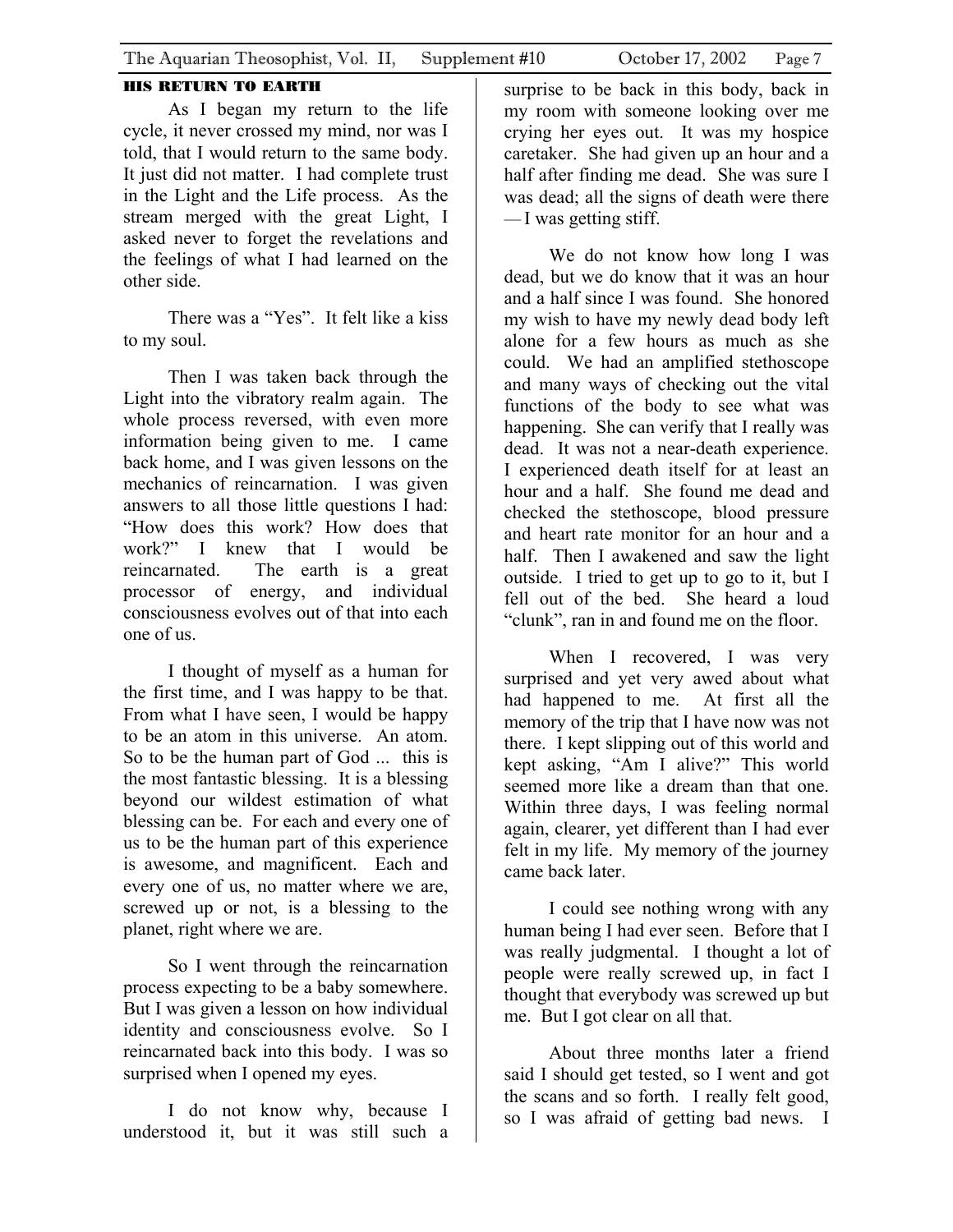remember the doctor at the clinic looking at the before and after scans, saying, "Well, there is nothing here now." I said, "Really, it must be a miracle?"

He said "No, these things happen, they are called *spontaneous remission*." He acted very unimpressed. But here was a miracle, and I was impressed, even if no one else was.

### LESSONS HE LEARNED

The mystery of life has very little to do with intelligence. The universe is not an intellectual process at all. The intellect is helpful; it is brilliant, but right now that is all we process with, instead of our hearts and the wiser part of ourselves.

The center of the earth is this great transmuter of energy, just as you see in pictures of our earth's magnetic field. That's our cycle, pulling reincarnated souls back in and through it again. A sign that you are reaching human level is that you are beginning to evolve an individual consciousness.

The animals have a group soul, and they reincarnate in group souls. A deer is pretty much going to be a deer forever. But just being born a human, whether deformed or genius, shows that you are on the path to developing an individual consciousness. That is in itself part of the group consciousness called humanity.

I saw that races are personality clusters. Nations like France, Germany and China each have their own personality. Cities have personalities, their local group souls that attract certain people. Families have group souls. Individual identity is evolving like branches of a fractal; the group soul explores in our individuality. The different questions that each of us has are very, very important. This is how Godhead is exploring God's Self through you. So ask your questions, do your searching. You will find your Self and you will find God in that Self, because it is only the Self.

More than that, I began to see that each one of us humans are soul mates. We are part of the same soul fractaling out in many creative directions, but still the same. Now I look at every human being that I ever see, and I see a soul mate, my soul mate, the one I have always been looking for. Beyond that, the greatest soul mate that you will ever have is yourself.

We are each both male and female. We experience this in the womb and we experience this in reincarnation states. If you are looking for that ultimate soul mate outside of yourself, you may never find it; it is not there. Just as God is not "there".

God is here. Don't look "out there" for God. Look here for God. Look through your Self. Start having the greatest love affair you ever had ... with your Self. You will love everything out of that.

I had a descent into what you might call Hell, and it was very surprising. I did not see Satan or evil. My descent into Hell was a descent into each person's customized human misery, ignorance, and darkness of not knowing. It seemed like a miserable eternity. But each of the millions of souls around me had a little star of light always available. But no one seemed to pay attention to it. They were so consumed with their own grief, trauma and misery. But, after what seemed an eternity, I started calling out to that Light, like a child calling to a parent for help.

Then the Light opened up and formed a tunnel that came right to me and insulated me from all that fear and pain. That is what Hell really is. So what we are doing is learning to hold hands, to come together. The doors of Hell are open now. We are going to link up, hold hands, and walk out of Hell together.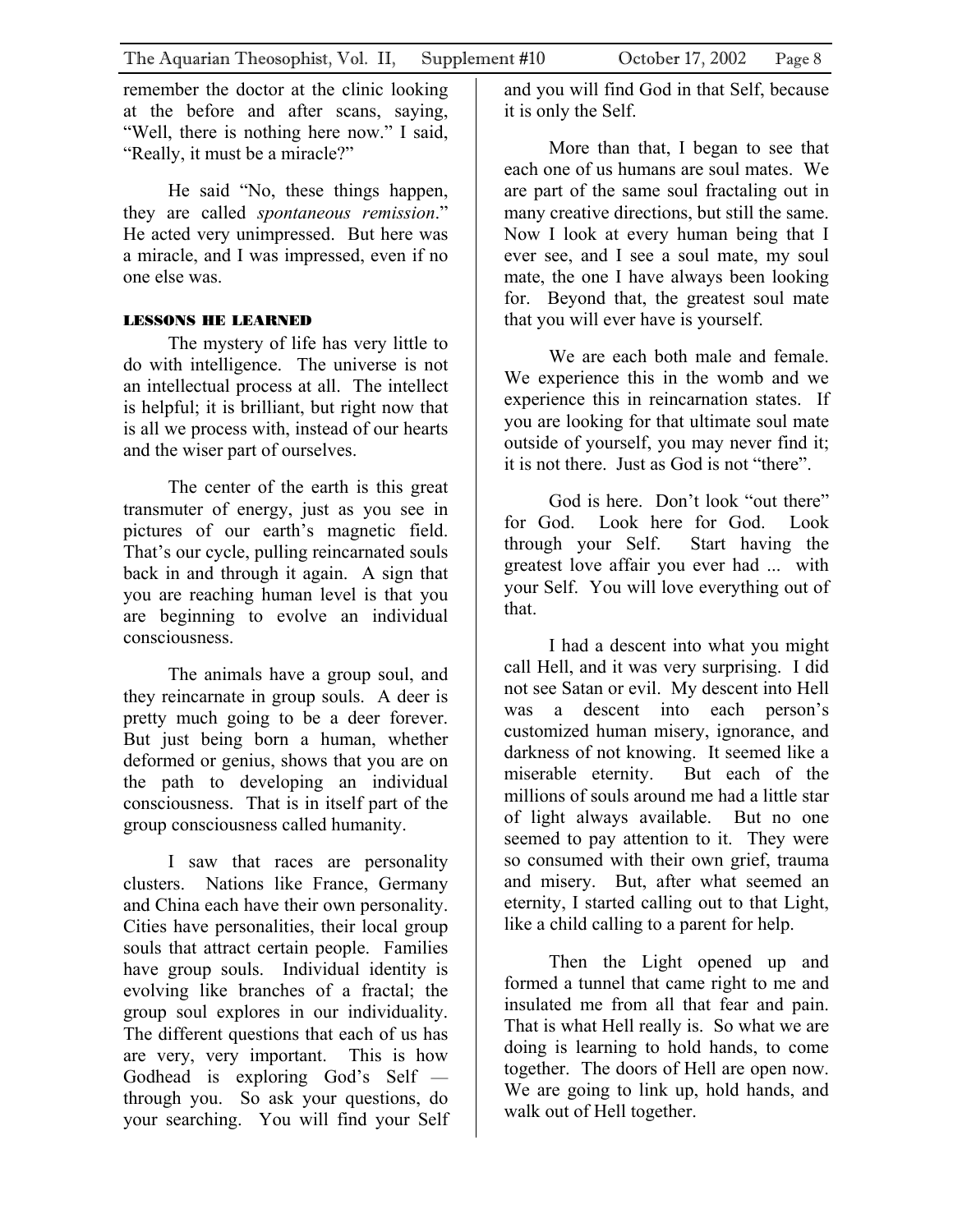The Light came to me and turned into a huge golden angel. I said, "Are you the angel of death?" It expressed to me that it was my oversoul, my Higher Selfmatrix, a super-ancient part of ourselves. Then I was taken to the Light.

Soon our science will quantify spirit. Isn't that going to be wonderful? We are coming up with devices now that are sensitive to subtle energy or spirit energy. Physicists use these atomic colliders to smash atoms to see what they are made of. They have got it down to quarks and charm, and all that. Well, one day they are going to come down to the little thing that holds it all together, and they are going to have to call that ... God.

With atomic colliders they are not only seeing what is in here, but they are creating particles. Thank God most of them are short-lived milliseconds and nanoseconds. We are just beginning to understand that we are creating too, as we go along. As I saw forever, I came to a realm in which there is a point where we pass all knowledge and begin creating the next fractal, the next level. We have that power to create as we explore. And that is God expanding itself through us.

Since my return I have experienced the Light spontaneously, and I have learned how to get to that space almost any time in my meditation. Each one of you can do this. You do not have to die to do this. It is within your equipment; you are wired for it already. The body is the most magnificent Light being there is. The body is a universe of incredible Light.

Spirit is not pushing us to dissolve this body. That is not what is happening. Stop trying to become God; God is becoming you. Here.

The mind is like a child running around the universe, demanding this and thinking it created the world. But I ask the

mind: "What did your mother have to do with this?"

That is the next level of spiritual awareness. Oh! My mother!



# LUCIFER TO THE ARCHBISHOP OF CANTERBURY, GREETING!

*Lucifer*, Vol. I, No. 4, December 1887, pp. 242-251

### MY LORD PRIMATE OF ALL ENGLAND,

We make use of an open letter to your Grace as a vehicle to convey to you, and through you, to the clergy, to their flocks, and to Christians generally — who regard us as the enemies of Christ — a brief statement of the position which Theosophy occupies in regard to Christianity, as we believe that the time for making that statement has arrived.

Your Grace is no doubt aware that Theosophy is not a religion, but a philosophy at once religious and scientific; and that the chief work, so far, of the Theosophical Society has been to revive in each religion its own animating spirit, by encouraging and helping enquiry into the true significance of its doctrines and observances. Theosophists know that the deeper one penetrates into the meaning of the dogmas and ceremonies of all religions, the greater becomes their apparent underlying similarity, until finally a perception of their fundamental unity is reached. This common ground is no other than Theosophy — the Secret Doctrine of the ages; which, diluted and disguised to suit the capacity of the multitude, and the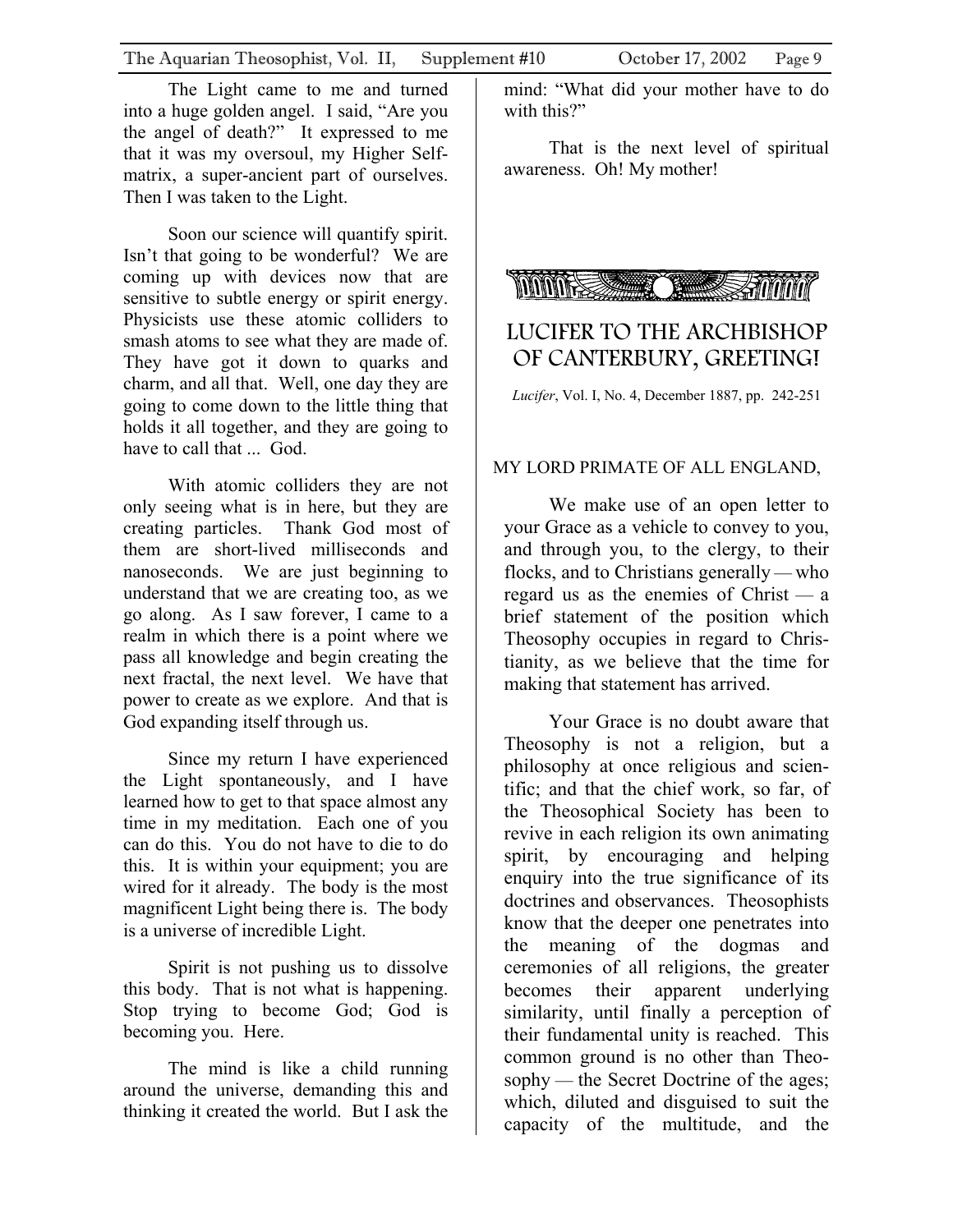requirements of the time, has formed the living kernel of all religions. The Theosophical Society has branches respectively composed of Buddhists, Hindus, Mohammedans, Parsees, Christians and Freethinkers, who work together as brethren on the common ground of Theosophy; and it is precisely because Theosophy is not a religion, nor can for the multitude supply the place of a religion, that the success of the Society has been so great, not merely as regards its growing membership and extending influence, but also in respect to the performance of the work it has undertaken — the revival of spirituality in religion, and the cultivation of the sentiment of BROTHERHOOD among men.

We Theosophists believe that a religion is a natural incident in the life of man in his present stage of development; and that although, in rare cases, individuals may be born without the religious sentiment, a community must have a religion, that is to say, *a uniting bond* — under penalty of social decay and material annihilation. We believe that no religious doctrine can be more than an attempt to picture to our present limited understandings, in the terms of our terrestrial experiences, great cosmical and spiritual truths, which in our normal state of consciousness we vaguely sense, rather than actually perceive and comprehend; and a revelation, if it is to reveal anything, must necessarily conform to the same earthbound requirements of the human intellect. In our estimation, therefore, no religion can be absolutely true, and none can be absolutely false. A religion is true in proportion as it supplies the spiritual, moral and intellectual needs of the time, and helps the development of mankind in these respects. It is false in proportion as it hinders that development, and offends

the spiritual, moral and intellectual portion of man's nature. And the transcendentally spiritual ideas of the ruling powers of the Universe entertained by an Oriental sage would be as false a religion for the African savage as the grovelling fetishism of the latter would be for the sage, although both views must necessarily be true in degree, for both represent the highest ideas attainable by the respective individuals of the same cosmico-spiritual facts, which can never be known in their reality by man while he remains but man.

Theosophists, therefore, are respecters of all the religions, and for the religious ethics of Jesus they have profound admiration. It could not be otherwise, for these teachings which have come down to us are the same as those of Theosophy. So far, therefore, as modern Christianity makes good its claim to be the *practical* religion taught by Jesus, Theosophists are with it heart and hand. So far as it goes contrary to those ethics, pure and simple, Theosophists are its opponents. Any Christian can, if he will, compare the Sermon on the Mount with the dogmas of his church, and the spirit that breathes in it, with the principles that animate this Christian civilization and govern his own life; and then he will be able to judge for himself how far the religion of Jesus enters into his Christianity, and how far, therefore, he and Theosophists are agreed. But professing Christians, especially the clergy, shrink from making this comparison. Like merchants who fear to find themselves bankrupt, they seem to dread the discovery of a discrepancy in their accounts which could not be made good by placing material assets as a set-off to spiritual liabilities. The comparison between the teachings of Jesus and the doctrines of the churches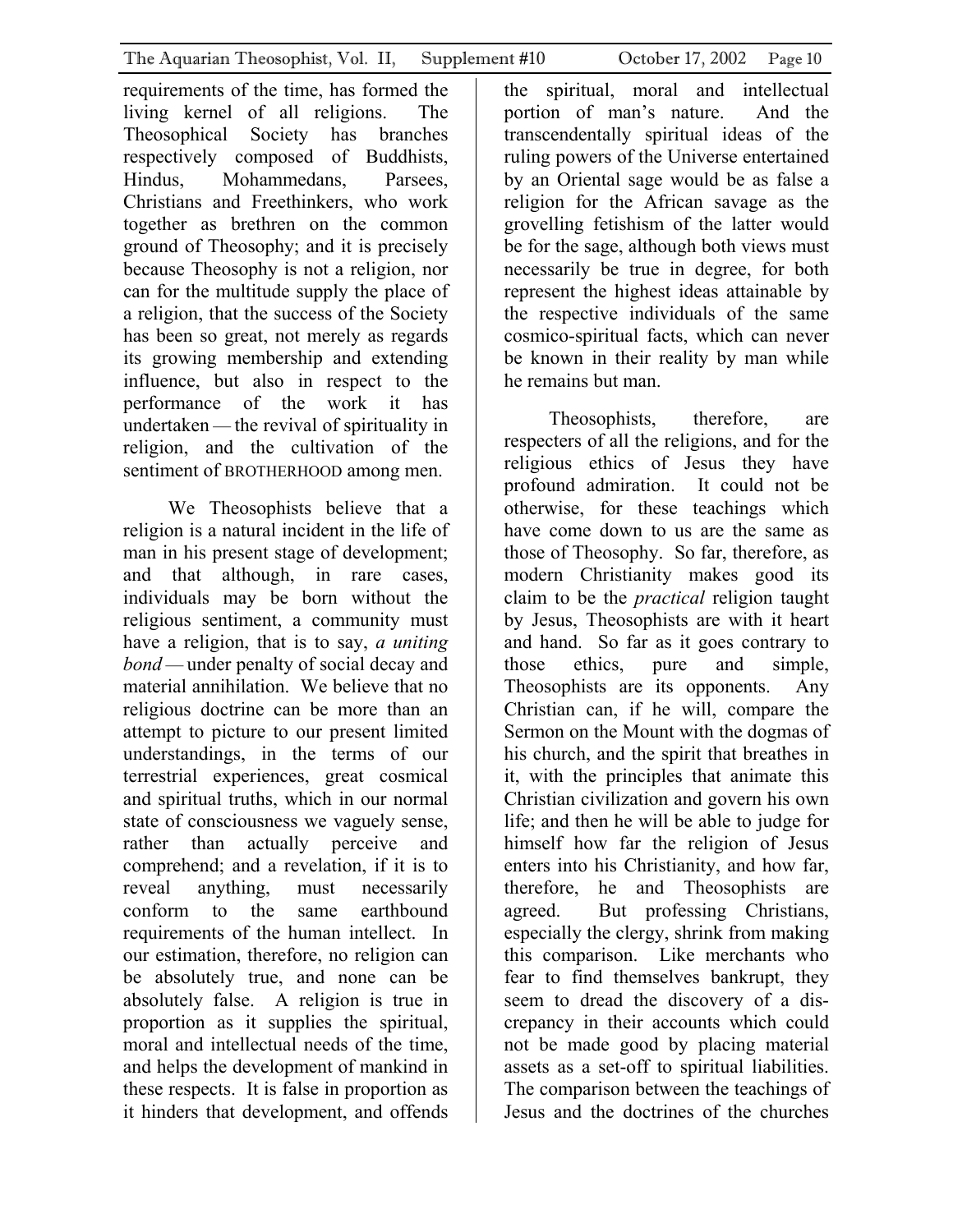has, however, frequently been made and often with great learning and critical acumen — both by those who would abolish Christianity and those who would reform it; and the aggregate result of these comparisons, as your Grace must be well aware, goes to prove that in almost every point the doctrines of the churches and the practices of Christians are *in direct opposition to the teachings of Jesus*.

We are accustomed to say to the Buddhist, the Mohammedan, the Hindu, or the Parsee: "The road to Theosophy lies, for you, through your own religion." We say this because those creeds possess a deeply philosophical and esoteric meaning, explanatory of the allegories under which they are presented to the people; but we cannot say the same thing to Christians. The successors of the Apostles never recorded the *secret doctrine* of Jesus — the "mysteries of the kingdom of heaven" — which it was given to them (his apostles) alone to  $k$ now.<sup>[1](#page-10-0)</sup> These have been suppressed, made away with, destroyed. What have come down upon the stream of time are the maxims, the parables, the allegories and the fables which Jesus expressly intended for the spiritually deaf and blind to be revealed later to the world, and which modern Christianity either takes all literally, or interprets according to the fancies of the Fathers of the secular church. In both cases they are like cut flowers: they are severed from the plant on which they grew, and from the root whence that plant drew its life. Were we, therefore, to encourage Christians, as we do the votaries of other creeds, to study their own religion for themselves, the consequence would be, not a knowledge of the meaning of its mysteries, but either

the revival of mediaeval superstition and intolerance, accompanied by a formidable outbreak of mere lip-prayer and preaching — such as resulted in the formation of the 239 Protestant sects of England alone — or else a great increase of skepticism, for Christianity has no esoteric foundation known to those who profess it. For even you, my Lord Primate of England, must be painfully aware that you know absolutely no more of those "mysteries of the kingdom of heaven" which Jesus taught his disciples, than does the humblest and most illiterate member of your church.

It is easily understood, therefore, that Theosophists have nothing to say against the policy of the Roman Catholic Church in forbidding, or of the Protestant churches in discouraging, any such private enquiry into the meaning of the "Christian" dogmas as would correspond to the esoteric study of other religions. With their present ideas and knowledge, professing Christians are not prepared to undertake a critical examination of their faith, with a promise of good results. Its inevitable effect would be to paralyze rather than stimulate their dormant religious sentiments; for biblical criticism and comparative mythology have proved conclusively — to those, at least, who have no vested interests, spiritual or temporal, in the maintenance of orthodoxy — that the Christian religion, as it now exists, is composed of the husks of Judaism, the shreds of paganism, and the ill-digested remains of gnosticism and neo-Platonism. This curious conglomerate which gradually formed itself round the recorded sayings (λόγια) of Jesus, has, after the lapse of ages, now begun to disintegrate, and to crumble away from the pure and precious gems of Theosophic truth which it has so long overlain and hidden, but could

<span id="page-10-0"></span> 1 Mark, iv, 11, Matthew, xiii, 11; Luke, viii, 10.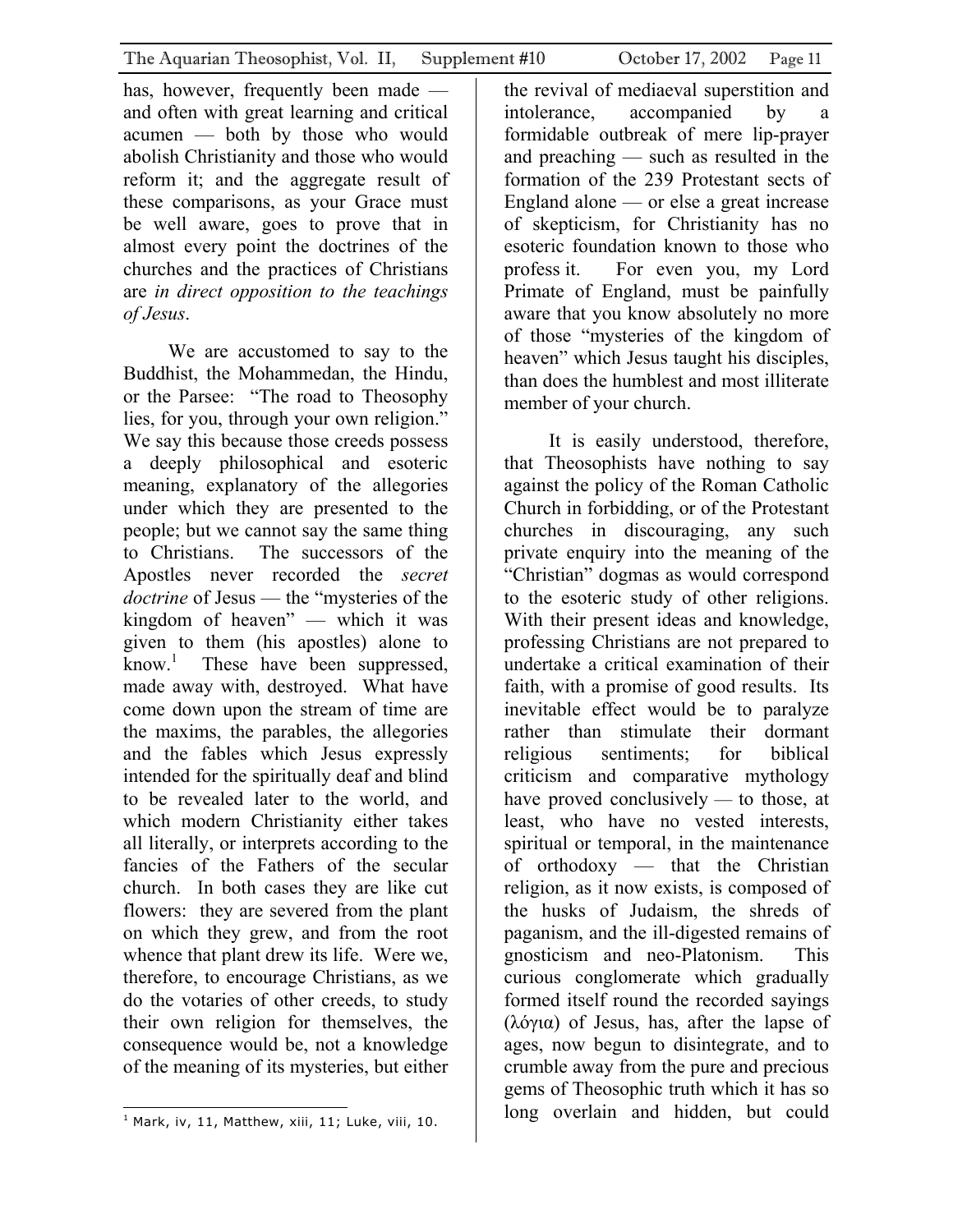neither disfigure nor destroy. Theosophy

research, besides being broken by the sledge-hammer of modern science.

not only rescues these precious gems from the fate that threatens the rubbish in which they have been so long embedded, but saves that rubbish itself from utter condemnation; for it shows that the result of biblical criticism is far from being the ultimate analysis of Christianity, as each of the pieces which compose the curious mosaics of the Churches once belonged to a religion which had an esoteric meaning. It is only when these pieces are restored to the places they originally occupied that their hidden significance can be perceived, and the real meaning of the dogmas of Christianity understood. To do all this, however, requires a knowledge of the Secret Doctrine as it exists in the esoteric foundation of other religions; and this knowledge is not in the hands of the Clergy, for the Church has hidden, and since lost, the keys.

Your Grace will now understand why it is that the Theosophical Society has taken for one of its three "objects" the study of those Eastern religions and philosophies, which shed such a flood of light upon the inner meaning of Christianity; and you will, we hope, also perceive that in so doing, we are acting not as the enemies, but as the friends of the religion taught by Jesus — of true Christianity, in fact. For it is only through the study of those religions and philosophies that Christians can ever arrive at an understanding of their own beliefs, or see the hidden meaning of the parables and allegories which the Nazarene told to the spiritual cripples of Judea, and by taking which, either as matters of fact or as matters of fancy, the Churches have brought the teachings themselves into ridicule and contempt, and Christianity into serious danger of complete collapse, undermined as it is by historical criticism and mythological

Ought Theosophists themselves, then, to be regarded by Christians as their enemies, because they believe that orthodox Christianity is, on the whole, opposed to the religion of Jesus; and because they have the courage to tell the Churches that they are traitors to the MASTER they profess to revere and serve? Far from it, indeed. Theosophists know that the same spirit that animated the words of Jesus lies latent in the hearts of Christians, as it does naturally in all men's hearts. Their fundamental tenet is the Brotherhood of Man, the ultimate realization of which is alone made possible by that which was known long before the days of Jesus as "the Christ spirit." This spirit is even now potentially present in all men, and it will be developed into activity when human beings are no longer prevented from understanding, appreciating and sympathizing with one another by the barriers of strife and hatred erected by priests and princes. We know that Christians in their lives frequently rise above the level of their Christianity.

 All Churches contain many noble, self-sacrificing, and virtuous men and women, eager to do good in their generation according to their lights and opportunities, and full of aspirations to higher things than those of earth followers of Jesus in spite of their Christianity. For such as these Theosophists feel the deepest sympathy; for only a Theosophist, or else a person of your Grace's delicate sensibility and great theological learning, can justly appreciate the tremendous difficulties with which the tender plant of natural piety has to contend, as it forces its root into the uncongenial soil of our Christian civilization, and tries to blossom in the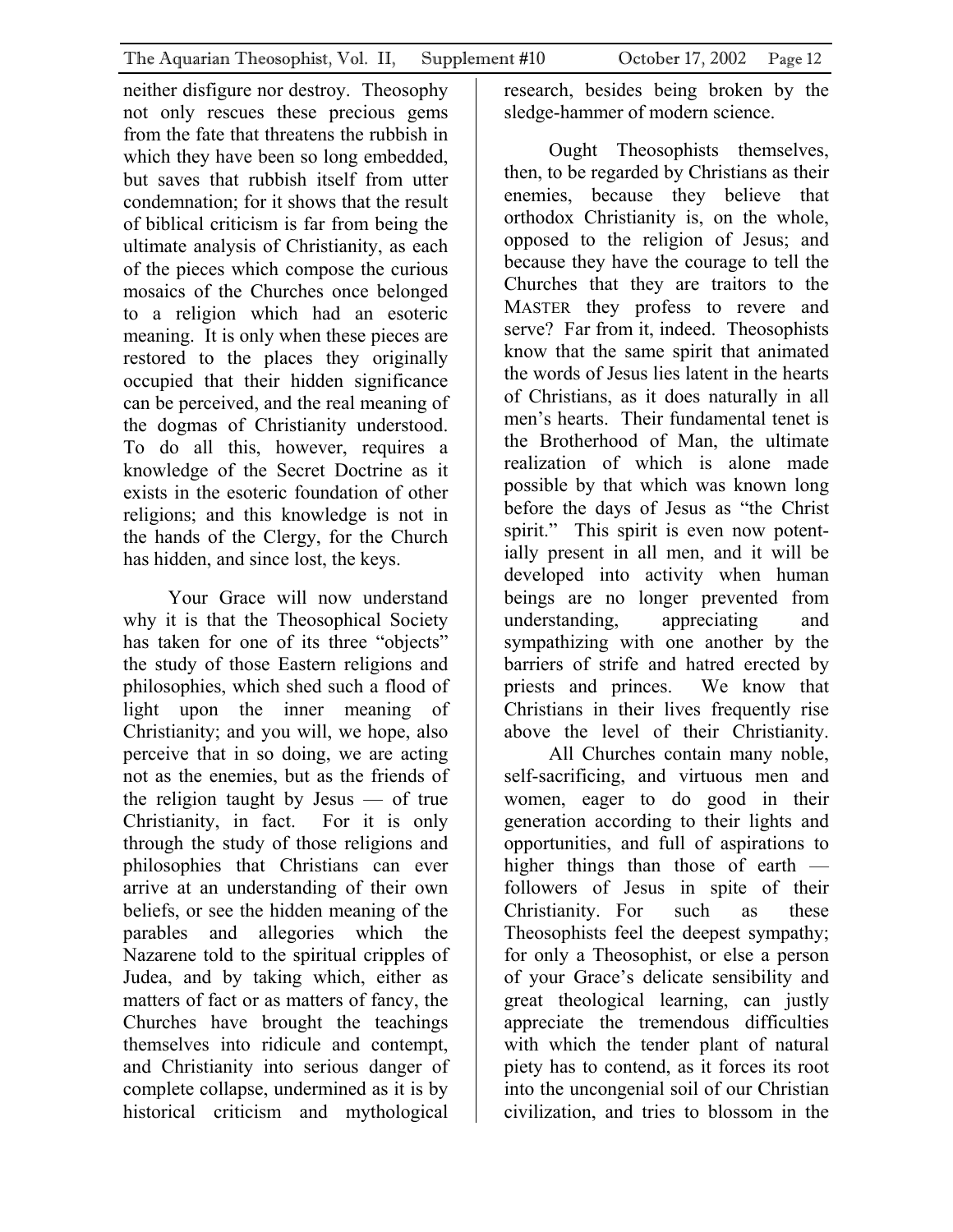cold and arid atmosphere of theology. How hard, for instance, must it not be to "love" such a God as that depicted in a well-known passage by Herbert Spencer:

The cruelty of a Fijian god who, represented as devouring the souls of the dead, may be supposed to inflict torture during the process, is small compared with the cruelty of a god who condemns men to tortures which are eternal. . . . .

. The visiting on Adam's descendants through hundreds of generations dreadful penalties for a small transgression which they did not commit; the damning of all men who do not avail themselves of an alleged mode of obtaining forgiveness, which most men have never heard of; and the effecting a reconciliation by sacrificing a son who was perfectly innocent, to satisfy the assumed necessity for a propitiatory victim; are modes of action which, ascribed to a human ruler, would call forth expressions of abhorrence.  $1$ 

Your Grace will say, no doubt, that Jesus never taught the worship of such a god as that. Even so say we Theosophists. Yet that is the very god whose worship is officially conducted in Canterbury Cathedral, by you, my Lord Primate of England; and your Grace will surely agree with us that there must indeed be a divine spark of religious intuition in the hearts of men, that enables them to resist so well as they do, the deadly action of such poisonous theology.

If your Grace, from your high pinnacle, will cast your eyes around, you will behold a Christian civilization in which a frantic and merciless battle of man against man is not only the distinguishing feature, but the acknowledged principle. It is an accepted

scientific and economic axiom to-day, that all progress is achieved through the struggle for existence and the survival of the fittest; and the fittest to survive in this Christian civilization are not those who are possessed of the qualities that are recognized by the morality of every age to be the best — not the generous, the pious, the noble-hearted, the forgiving, the humble, the truthful, the honest, and the kind — but those who are strongest in selfishness, in craft, in hypocrisy, in brute force, in false pretence, in unscrupulousness, in cruelty, and in avarice. The spiritual and the altruistic are "the weak," whom the "laws" that govern the universe give as food to the egoistic and material — "the strong." That "might is right" is the only legitimate conclusion, the last word of the 19th century ethics, for the world has become one huge battlefield, on which "the fittest" descend like vultures to tear out the eyes and the hearts of those who have fallen in the fight. Does religion put a stop to the battle? Do the churches drive away the vultures, or comfort the wounded and the dying? Religion does not weigh a feather in the *world* at large to-day, when worldly advantage and selfish pleasures are put in the other scale; and the churches are powerless to revivify the religious sentiment among men, because their ideas, their knowledge, their methods, and their arguments are those of the Dark Ages. My Lord Primate, your Christianity is five hundred years behind the times.

So long as men disputed whether this god or that god was the true one, or whether the soul went to this place or that one after death, you, the clergy, understood the question, and had arguments at hand to influence opinion — by syllogism or torture, as the case might require; but now it is the existence

<span id="page-12-0"></span> 1 Religion: A Retrospect and Prospect," in the Nineleenth Century, Vol. XV, No. 83, January 1884.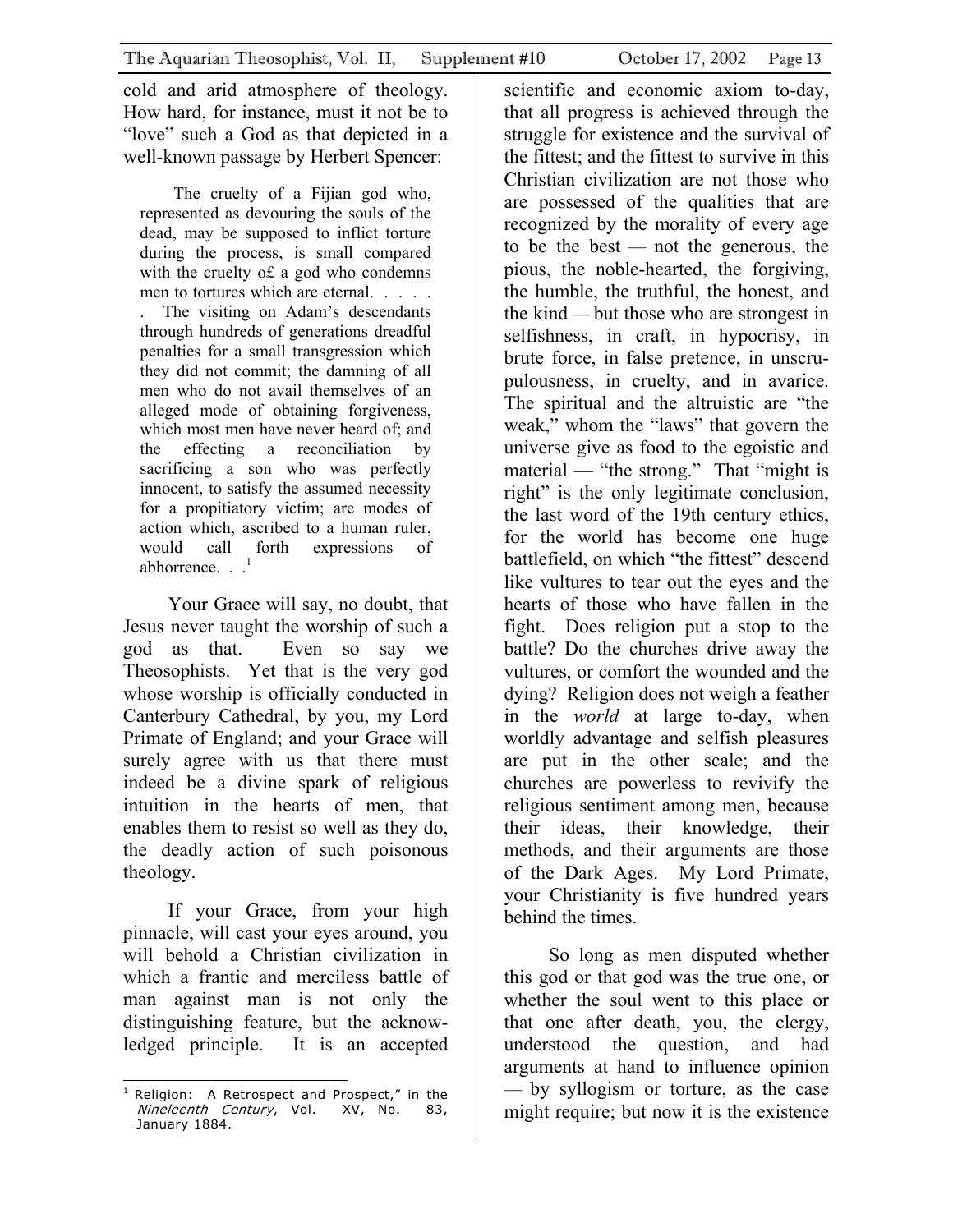of any such being as God, at all, or of any kind of immortal spirit, that is questioned or denied. Science invents new theories of the Universe which contemptuously ignore the existence of any god; moralists establish theories of ethics and social life in which the nonexistence of a future life is taken for granted; in physics, in psychology, in law, in medicine, the one thing needful in order to entitle any teacher to a hearing is that no reference whatever should be contained in his ideas either to a Providence, or to a soul. The world is being rapidly brought to the conviction that god is a mythical conception, which has no foundation in fact, or place in Nature; and that the immortal part 'of man is the silly dream of ignorant savages, perpetuated by the lies and tricks of priests, who reap a harvest by cultivating the fears of men that their mythical God will torture their imaginary souls to all eternity, in a fabulous Hell. In the face of all these things the clergy stand in this age dumb and powerless. The only answer which the Church knew how to make to such "objections" as these, were *the rack and the faggot*; and she cannot use that system of logic *now*.

It is plain that if the God and the soul taught by the churches be imaginary entities, then the Christian salvation and damnation are mere delusions of the mind, produced by the hypnotic process of assertion and suggestion on a magnificent scale, acting cumulatively on generations of mild "hysteriacs." What answer have you to such a theory of the Christian religion, except a repetition o£ assertions and suggestions? What ways have you of bringing men back to their old beliefs but by reviving their old habits? "Build more churches, say more prayers, establish more missions, and your faith in damnation and salvation

will be revived, and a renewed belief in God and the soul will be the necessary result." That is the policy of the churches, and their only answer to agnosticism and materialism. But your Grace must know that to meet the attacks of modern science and criticism with such weapons as assertion and habit, is like going forth against magazine guns, armed with boomerangs and leather shields. While, however, the progress of ideas and the increase of knowledge are undermining the popular theology, every discovery of science, every new conception of European advanced thought, brings the 19th century mind nearer to the ideas of the Divine and the Spiritual, known to all esoteric religions and to Theosophy.

The Church claims that Christianity is the only true religion, and this claim involves two distinct propositions, namely, that Christianity is true religion, and that there is no true religion except Christianity. It never seems to strike Christians that God and Spirit could possibly exist in any other form than that under which they are presented in the doctrines of their church. The savage calls the missionary an Atheist, because he does not carry an idol in his trunk; and the missionary, in his turn, calls everyone an Atheist who does not carry about a fetish in his mind; and neither savage nor Christian ever seem to suspect that there may be a higher idea than their own of the great hidden power that governs the Universe, to which the name of "God" is much more applicable. It is doubtful whether the churches take more pains to prove Christianity "true," or to prove that any other kind of religion is necessarily "false;" and the evil consequences of this, their teaching, are terrible. When people discard dogma they fancy that they have discarded the religious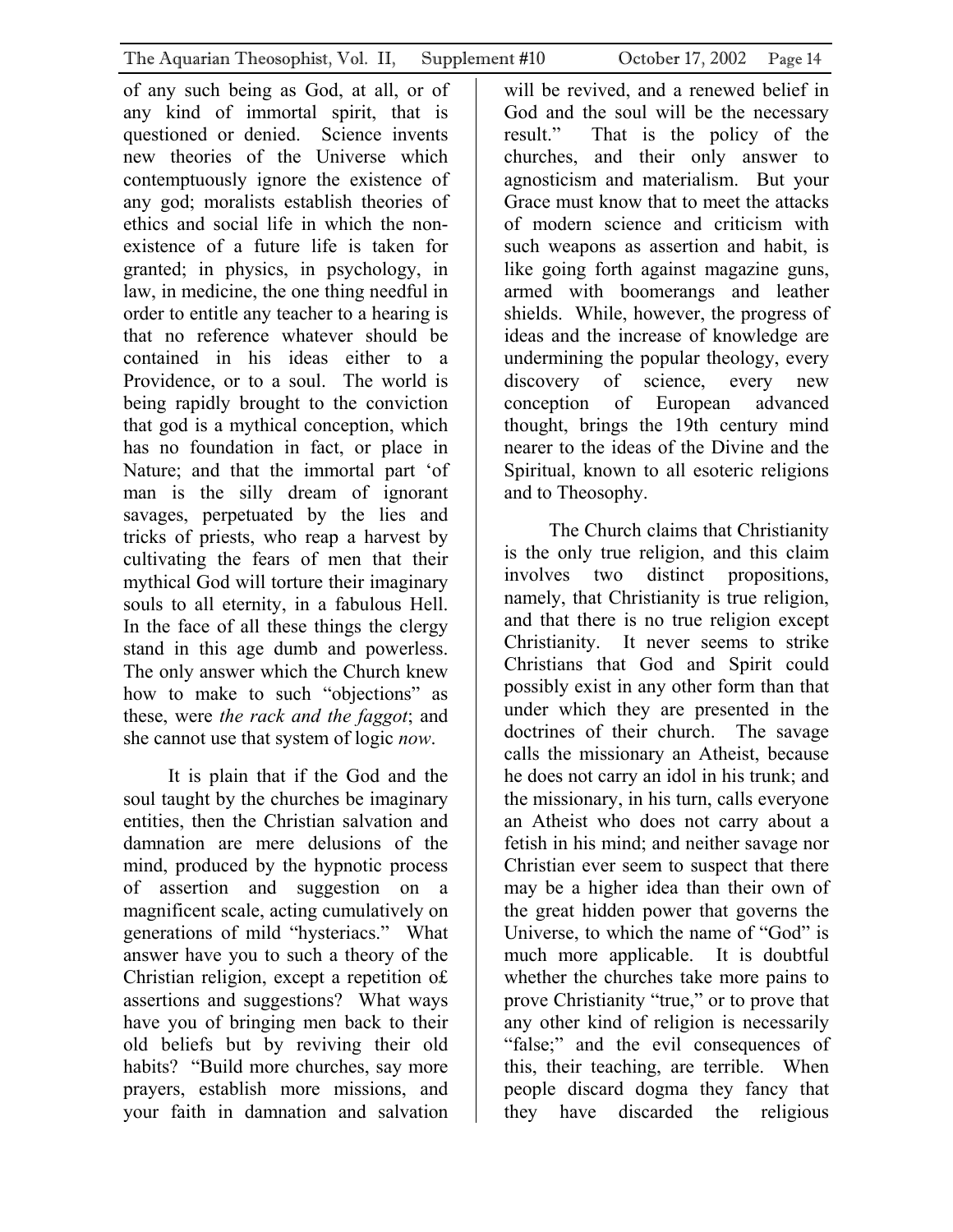sentiment also, and they conclude that religion is a superfluity in human life a rendering to the clouds of things that belong to earth, a waste of energy which could be more profitably expended in the struggle for existence. The materialism of this age is, therefore, the direct consequence of the Christian doctrine that there is no ruling power in the Universe, and no immortal Spirit in man except those made known in Christian dogmas. The Atheist, my Lord Primate, is the bastard son of the Church.

But this is not all. The churches have never taught men any other or higher reason why they should be just and kind and true than the hope of reward and the fear of punishment, and when they let go their belief in Divine caprice and Divine injustice the foundations of their morality are sapped. They have not even natural morality to consciously fall back upon, for Christianity has taught them to regard it as worthless on account of the natural depravity of man. Therefore self-interest becomes the only motive for conduct, and the fear of being found out, the only deterrent from vice. And so, with regard to morality as well as to God and the soul, Christianity pushes men off the path that leads to knowledge, and precipitates them into the abyss of incredulity, pessimism and vice. The last place where men would now look for help from the evils and miseries of life is the Church because they know that the building of churches and the repeating of litanies influence neither the powers of Nature nor the councils of nations; because they instinctively feel that when the churches accepted the principle of expediency they lost their power to move the hearts of' men, and can now only act on the external plane, as the supporters of the policeman and the politician.

The function of religion is to comfort and encourage humanity in its life-long struggle with sin and sorrow. This it can do only by presenting mankind with noble ideals of a happier existence after death, and of a worthier life on earth, to be won in both cases by conscious effort. What the world now wants is a Church that will tell it of Deity, or the immortal principle in man, which will be at least on a level with the ideas and knowledge of the times. Dogmatic Christianity is not suited for a world that reasons and thinks, and only those who can throw themselves into a mediaeval state of mind, can appreciate a Church whose religious (as distinguished from its social and political) function is to keep God in good humor while the laity are doing what they believe he does not approve; to pray for changes of weather; and occasionally, to thank the Almighty for helping to slaughter the enemy. It is not "medicine men," but spiritual guides that the world looks for today — a "clergy" that will give it ideals as suited to the intellect of this century, as the Christian Heaven and Hell, God and the Devil, were to the ages of dark ignorance and superstition. Do, or can, the Christian clergy fulfill this requirement? The misery, the crime, the vice, the selfishness, the brutality, the lack of self-respect and self-control, that mark our modern civilization, unite their voices in one tremendous cry, and answer — NO!

What is the meaning of the reaction against materialism, the signs of which fill the air today? It means that the world has become mortally sick of the dogmatism, the arrogance, the selfsufficiency, and the spiritual blindness of modern science — of that same Modern Science which men but yesterday hailed as their deliverer from religious bigotry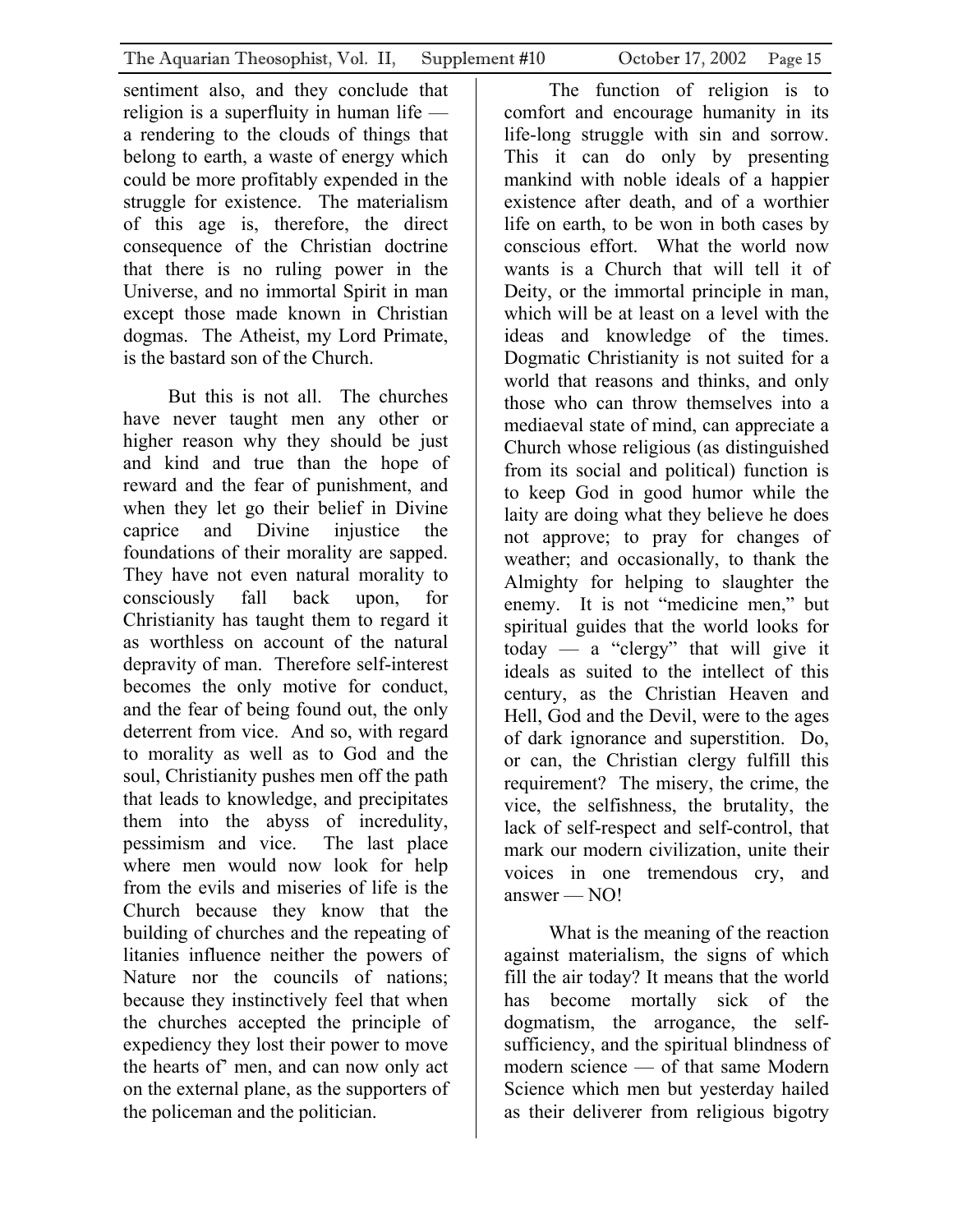and Christian superstition, but which, like the Devil of the monkish legends, requires, as the price of its services, the sacrifice of man's immortal soul. And meanwhile, what are the Churches doing? The Churches are sleeping the sweet sleep of endowments, of social and political influence, while the world, the flesh, and the devil, are appropriating their watchwords, their miracles, their arguments, and their blind faith. The Spiritualists — oh! Churches of Christ — have stolen the fire from your altars to illumine their séance rooms; the Salvationists have taken your sacramental wine, and make themselves spiritually drunk in the streets; the Infidel has stolen the weapons with which you vanquished him once, and triumphantly tells you that "What you advance, has been frequently said before." Had ever clergy so splendid an opportunity? The grapes in the vineyard are ripe, needing only the right laborers to gather them. Were you to give to the world some proof, on the level of the present intellectual standard of probability, that Deity — the immortal Spirit in man have a real existence as facts in Nature, would not men hail you as their savior from pessimism and despair, from the maddening and brutalizing thought that there is no other destiny for man but an eternal blank, after a few short years of bitter toil and sorrow? — aye; as their saviors from the panic-stricken fight for material enjoyment and worldly advancement, which is the direct consequence of believing this mortal life to be the be-all and end-all of existence?

But the Churches have neither the knowledge nor the faith needed to save the world, and perhaps your Church, my Lord Primate, least of all, with the millstone of £8,000,000 a year hung round its neck. In vain you try to lighten the ship

by casting overboard the ballast of doctrines which your forefathers deemed vital to Christianity. What more can your Church do now, than run before the gale with bare poles, while the clergy feebly endeavor to putty up the gaping leaks with the "revised version," and by their social and political deadweight try to prevent the ship from capsizing, and its cargo of dogmas and endowments from going to the bottom?

Who built Canterbury Cathedral, my Lord Primate? Who invented and gave life to the great ecclesiastical organization that makes an Archbishop of Canterbury possible? Who laid the foundation of the vast system of religious taxation that gives you £15,000 a year and a palace? Who instituted the forms and ceremonies, the prayers and litanies, which, slightly altered and stripped of art and ornament, make the liturgy of the Church o£ England? Who wrested from the people the proud titles of "reverend divine" and "Man of God" which the clergy of your Church so confidently assume? Who, indeed, but the Church of Rome! We speak in no spirit of enmity. Theosophy has seen the rise and fall of many faiths, and will be present at the birth and death of many more. We know that the lives of religions are subject to law. Whether you inherited legitimately from the Church of Rome, or obtained by violence, we leave you to settle with your enemies and with your conscience, for our mental attitude towards your Church is determined by its intrinsic worthiness. We know that if it be unable to fulfill the true spiritual function of a religion, it will surely be swept away, even though the fault lie rather in its hereditary tendencies, or in its environments, than in itself.

The Church of England, to use a homely simile, is like a train running by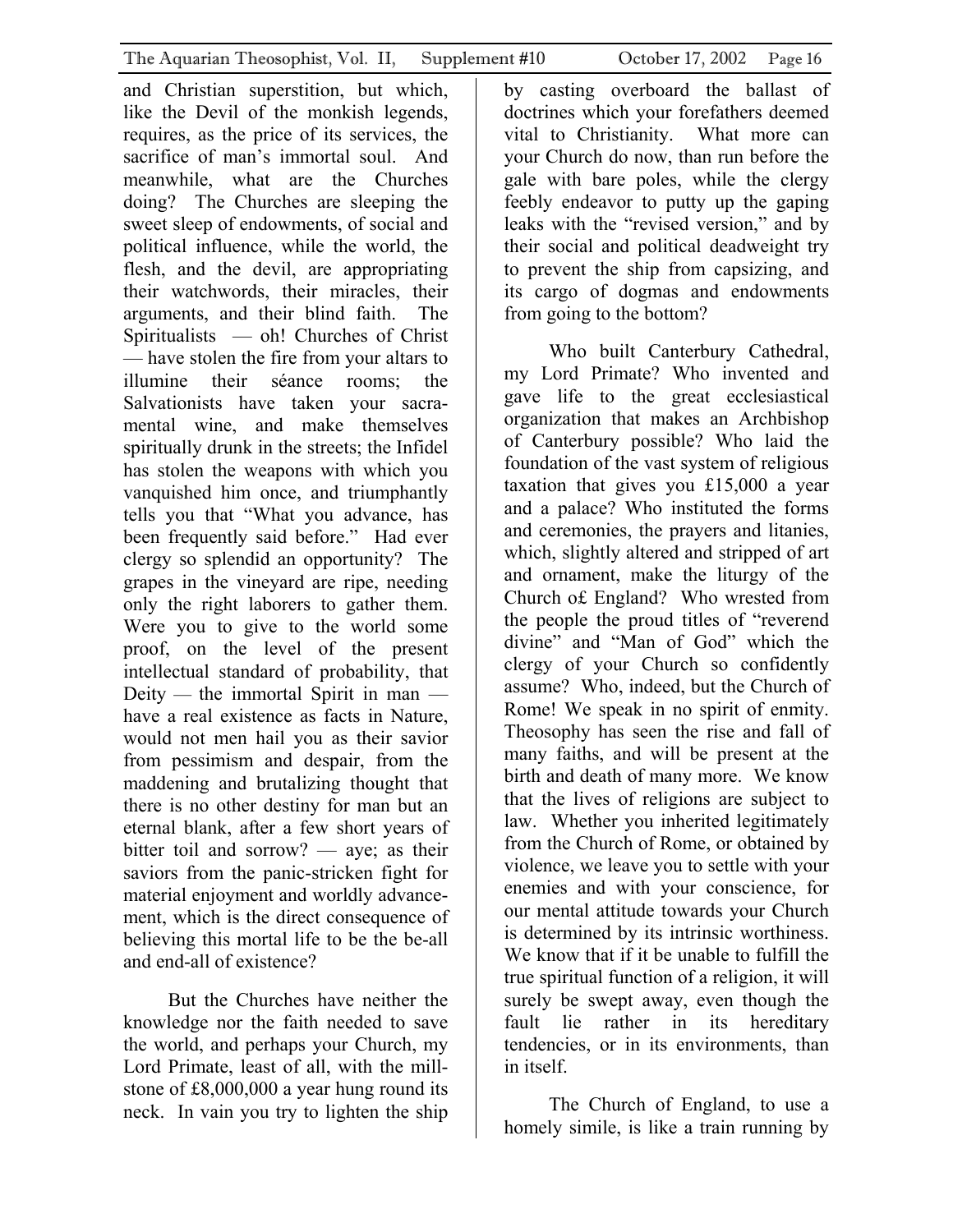the momentum it acquired before steam was shut off. When it left the main track, it got upon a siding that leads nowhere. The train has nearly come to a standstill, and many of the passengers have left it for other conveyances. Those that remain are for the most part aware that they have been depending all along upon what little steam was left in the boiler when the fires of Rome were withdrawn from under it. They suspect that they may be only playing at train now; but the engineer keeps blowing his whistle and the guard goes round to examine the tickets, and the breaksmen rattle their breaks; and it is not such bad fun after all. For the carriages are warm and comfortable and the day is cold, and so long as they are tipped all the company's servants are very obliging. But those who know where they want to go, are not

so contented.

For several centuries the Church of England has performed the difficult feat of blowing hot and cold in two directions at once — saying to the Roman Catholics "Reason!" and to the Skeptics "Believe!" It was by adjusting the force of its twofaced blowing, that it has managed to keep itself so long from falling off the fence. But now the fence itself is giving way. Disendowment and disestablishment are in the air. And what does your Church urge in its own behalf? Its usefulness. It is *useful* to have a number of educated, moral, unworldly men, scattered all over the country, who prevent the world from utterly forgetting the name of religion, and who act as centers of benevolent work. But the question now is no longer one of repeating prayers, and giving alms to the poor, as it was five hundred years ago. The people have come of age, and have taken their thinking and the direction of their social, private and even spiritual

affairs into their own hands, for they have found out that their clergy know no more about "things of Heaven" than they do themselves.

But the Church of England, it is said, has become so liberal that all ought to support it. Truly, one can go to an excellent imitation of the mass, or sit under a virtual Unitarian, and still be within its fold. This beautiful tolerance, however, only means that the Church has found it necessary to make itself an open common, where every one can put up his own booth, and give his special performance if he will only join in the defense of the endowments. Tolerance and liberality are contrary to the laws of the existence of any church that believes in divine damnation, and their appearance in the Church of England is not a sign of renewed life, but of approaching disintegration. No less deceptive is the energy evinced by the Church in the building of churches. If this were a measure of religion what a pious age this would be! Never was dogma so well housed before, though human beings may have to sleep by thousands in the streets, and to literally starve in the shadow of our majestic cathedrals, built in the name of Him who had not where to lay His head. But did Jesus tell you, your Grace, that religion lay not in the hearts of men, but in temples made with hands? You cannot convert your piety into stone and use it in your lives; and history shows that petrifaction of the religious sentiment is as deadly a disease as ossification of the heart. Were churches, however, multiplied a hundred fold, and were every clergyman to become a center of philanthropy, it would only be substituting the work that the poor require from their fellow men but not from their spiritual teachers, for that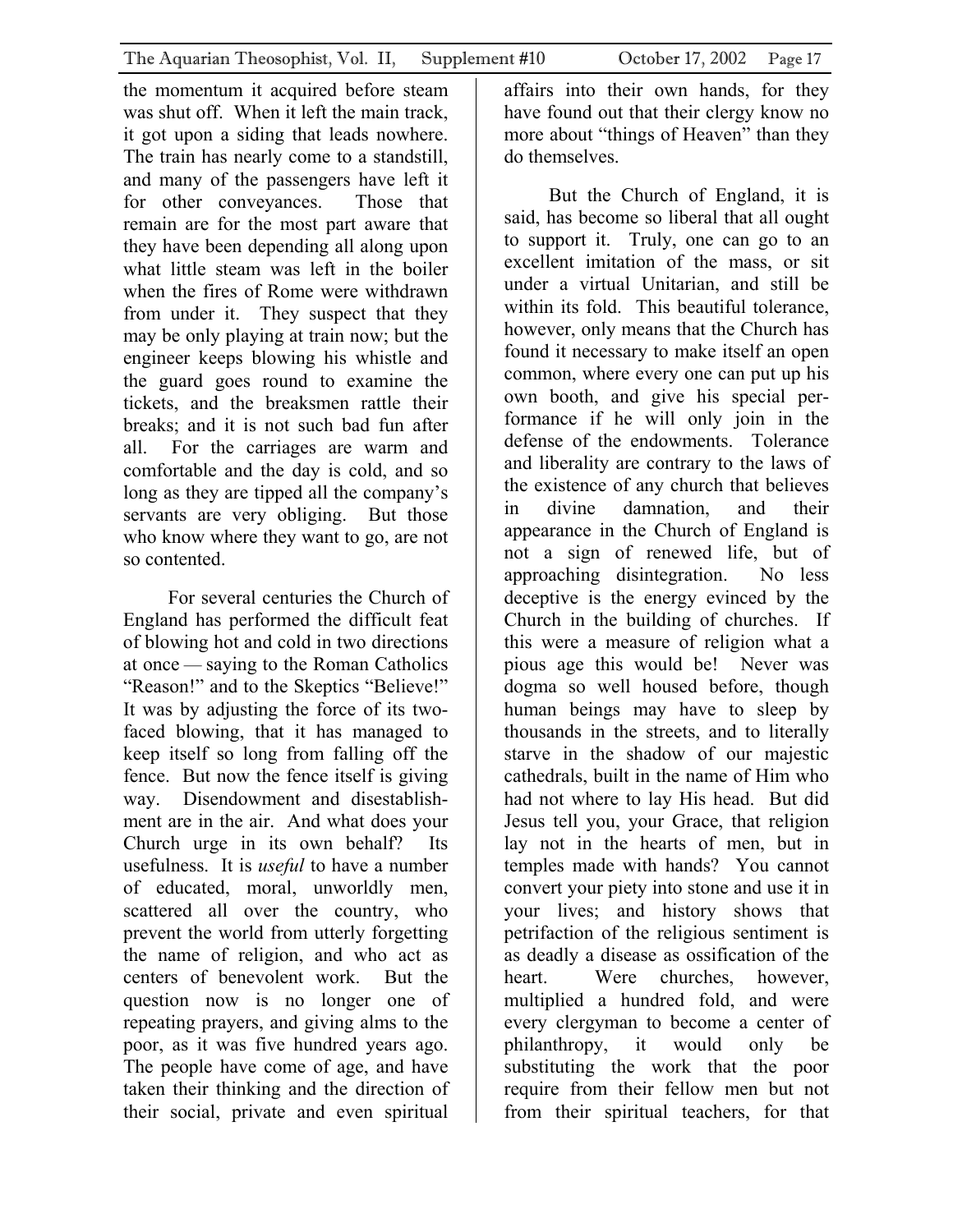which they ask and cannot obtain. It would but bring into greater relief the spiritual barrenness of the doctrines of the Church.

The time is approaching when the clergy will be called upon to render an account of their stewardship. Are you prepared, my Lord Primate, to explain to YOUR MASTER why you have given His children stones, when they cried to you for bread? You smile in your fancied security. The servants have kept high carnival so long in the inner chambers of the Lord's house, that they think He will surely never return. But He told you He would come as a thief in the night; and lo! He is coming already in the hearts of men. He is coming to take possession of His Father's kingdom there, where alone His kingdom is. But you know Him not! Were the Churches themselves not carried away in the flood of negation and materialism which has engulfed Society, they would recognize the quickly growing germ of the Christ-spirit in the hearts of thousands, whom they now brand as infidels and madmen. They would recognize there the same spirit of love, of self-sacrifice, of immense pity for the ignorance, the folly, and the sufferings of the world, which appeared in its purity in the heart of Jesus, as it had appeared in the hearts of other Holy Reformers in other ages; and which is the light of all true religion, and the lamp by which the Theosophists of all times have endeavored to guide their steps along the narrow path that leads to salvation — the path which is trodden by every incarnation of CHRISTOS or the SPIRIT OF TRUTH.

And now, my Lord Primate, we have very respectfully laid before you the principal points of difference and disagreement between Theosophy and the Christian Churches, and told you of

the oneness of Theosophy and the teachings of Jesus. You have heard our profession of faith, and learned the grievances and plaints which we lay at the door of dogmatic Christianity. We, a handful of humble individuals, possessed of neither riches nor worldly influence, but strong in our knowledge, have united in the hope of doing the work which you say that your MASTER has allotted to you, but which is so sadly neglected by that wealthy and domineering colossus — the Christian Church. Will you call this presumption, we wonder? Will you, in this land of free opinion, free speech, and free effort, venture to accord us no other recognition than the usual *anathema*, which the Church keeps in store for the reformer? Or may we hope that the bitter lessons of experience, which that policy has afforded the Churches in the past, will have altered the hearts and cleared the understandings of her rulers; and that the coming year, 1888, will witness the stretching out to us of the hand of Christians in fellowship and goodwill? This would only be a just recognition that the comparatively small body called the Theosophical Society is no pioneer of the Anti-Christ, no brood of the Evil one, but the practical helper, perchance the savior, of Christianity, and that it is only endeavoring to do the work that Jesus, like Buddha, and the other "sons of God" who preceded him, has commanded all his followers to undertake, but which the Churches, having become dogmatic, are entirely unable to accomplish.

And now, if your Grace can prove that we do injustice to the Church of which you are the Head, or to popular Theology, we promise to acknowledge our error publicly. But — "SILENCE GIVES CONSENT."

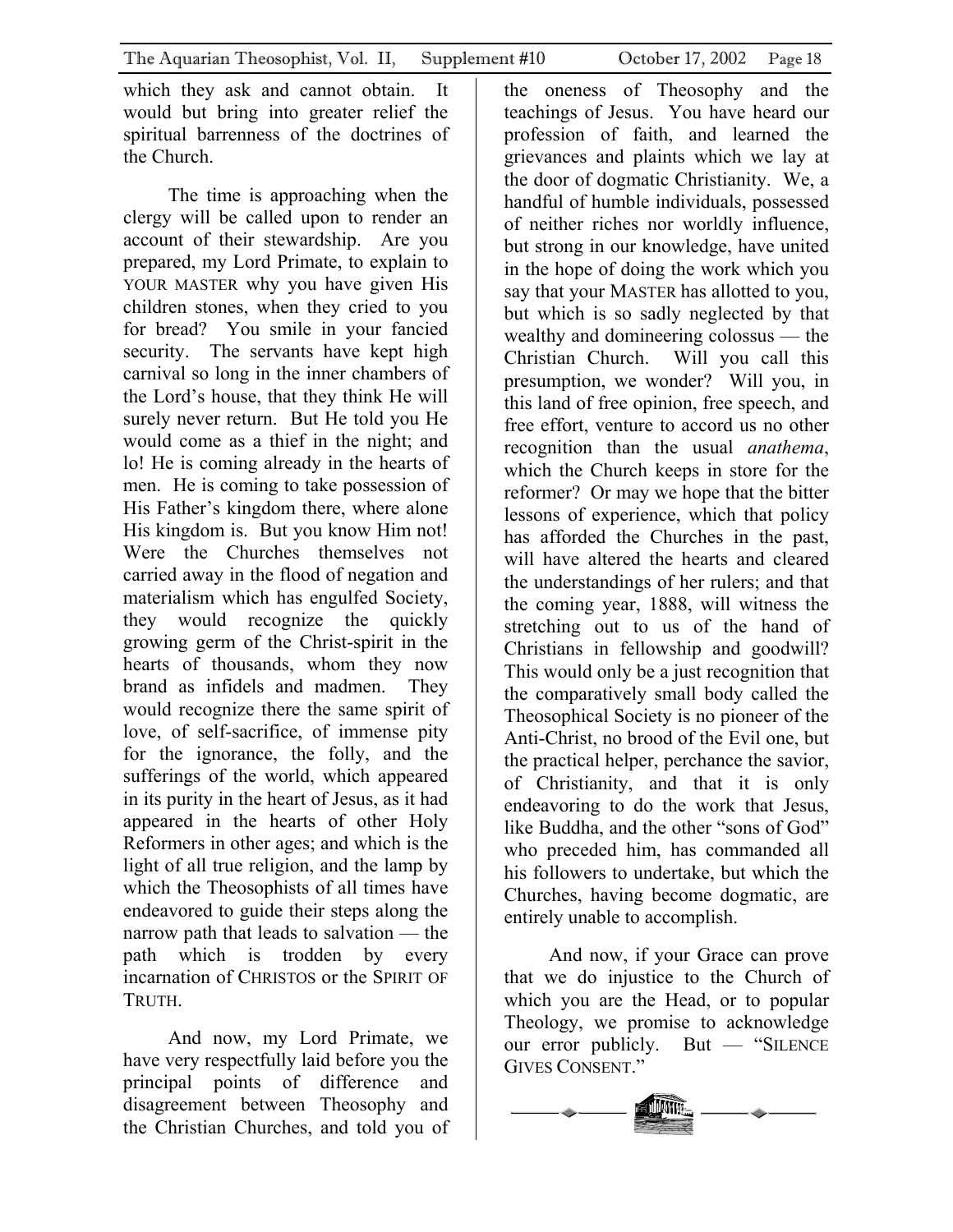<span id="page-18-0"></span>

(Continued from August Supplement)

Section XI Key, 197

### **XI. ON THE MYSTERIES OF RE-INCARNATION**

#### **Periodical Re-Births.**

The life-cycle, or rather the cycle of conscious life, begins with the separation of the mortal animal-man into sexes, and will end with the close of the last generation of men, in the seventh round and seventh race of mankind. Considering we are only in the fourth round and fifth race, its duration is more easily imagined than expressed.

We keep on incarnating in new personalities during this great cycle that may be compared to a single human life. As each such life is composed of days of activity separated by nights of sleep or of inaction, so, in the incarnation-cycle, a Devachanic rest follows an active life.

It is only through these births that the perpetual progress of the countless millions of Egos toward final perfection and final rest (as long as was the period of activity) can be achieved.

That which regulates the duration, or special qualities of these incarnations is Karma, the universal law of retributive justice.

For the Materialist, who calls the law of periodicity which regulates the marshalling of the several bodies, and all the other laws in nature, blind forces and mechanical laws, no doubt Karma would be a law of chance and no more. For us, no adjective or qualification could describe that which is impersonal and no entity, but a universal operative law. If you question me about the causative intelligence in it, 1 must answer you 1 do not know. But if you ask me to define its

effects and tell you what these are in our belief, I may say that the experience of thousands of ages has shown us that they are absolute and unerring equity, wisdom, and intelligence, For Karma in its effects is an unfailing redresser of human injustice, and of all the failures of nature; a stern adjuster of wrongs; a retributive law which rewards and punishes with equal impartiality. It is, in the strictest sense, "no respecter of persons," though, on the other hand, it can neither be propitiated, nor turned aside by prayer. This is a belief common to Hindus and Buddhists, who both believe in Karma.

We believe neither in vicarious atonement, nor in the possibility of the remission of the smallest sin by any god, not even by a "personal Absolute" or "Infinite," if such a thing could have any existence. What we believe in, is strict and impartial justice. Our idea of the unknown Universal Deity, represented by Karma, is that it is a Power which cannot fail, and can, therefore, have neither wrath nor mercy, only absolute Equity, which leaves every cause, great or small, to work out its inevitable effects.

**Key, p. 200** 

The saying of Jesus: "With what measure you mete it shall be measured to you again," neither by expression nor implication points to any hope of future mercy or salvation by proxy. This is why, recognizing as we do in our philosophy the justice of this statement, we cannot recommend too strongly mercy, charity, and forgiveness of mutual offences. Resist not evil, and render good for evil, are Buddhist precepts, and were first preached in view of the implacability of Karmic law. For man to take the law into his own hands is anyhow a sacrilegious presumption. Human Law may use restrictive not punitive measures; but a man who, believing in Karma, still revenges himself and refuses to forgive every injury, thereby rendering good for evil, is a criminal and only hurts himself. As Karma is sure to punish the man who wronged him, by seeking to inflict an additional punishment on his enemy, he, who instead of leaving that punishment to the great Law adds to it his own mite, only begets thereby a cause for the future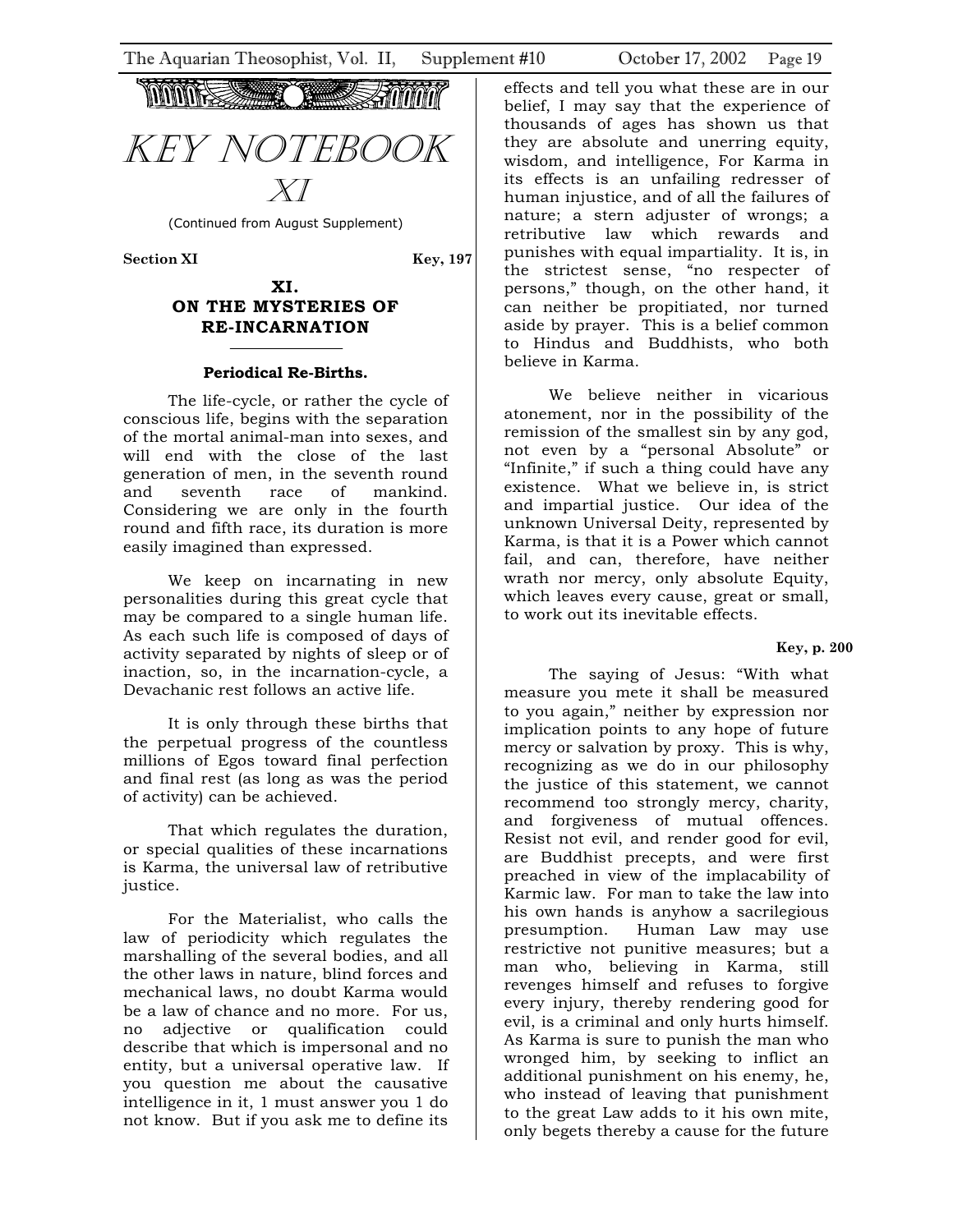reward of his own enemy and a future punishment for himself. The unfailing Regulator affects in each incarnation the quality of its successor; and the sum of the merit or demerit in preceding ones determines it.

We may, however, infer a man's past from his present only so far as to believe that his present life is what it justly should be, to atone for the sins of the past life. With the exception of great seers and adepts, we cannot, as average mortals know what those sins were. From our paucity of data, it is impossible for us even to determine what an old man's youth must have been, neither can we, for like reasons, draw final conclusions merely from what we see in the life of some man, as to what his past life may have been.

#### **Key, p. 201**

#### **What Is Karma?**

**Karma**, we consider as the **Ultimate law** of the Universe, the source, origin and fount of all other laws that exist throughout Nature. It is the unerring law that adjusts effect to cause, on the **physical**, **mental** and **spiritual** planes of being. As no cause remains without its due effect from greatest to least, from a cosmic disturbance down to the movement of your hand, and as like produces like, **Karma** is that unseen and unknown law **which adjusts wisely, intelligently and equitably** each effect to its cause, tracing the latter back to its producer. Though itself **unknowable**, its action is perceivable. Though we do not know what Karma is *per se*, and in its essence, we **do** know **how** it works, and can define and describe its mode of action with accuracy.

According to our teaching all the great social evils, the distinction of classes in Society, and of the sexes in the affairs of life, the unequal distribution of capital and of labor — all are due to what we tersely but truly denominate **KARMA**.

The fact that the many evils, which seem to fall upon the masses somewhat indiscriminately, are not actual merited and **INDIVIDUAL** Karma points to another aspect of the Law. True it is that

those many **general effects** that fall upon great masses of people equally cannot be so strictly defined in their effects as to show that each individual environment, and the particular conditions of life in which each person finds himself, are nothing more than the retributive Karma which the individual generated in a previous life. We must not lose sight of the fact that every atom is subject to the general law governing the whole body to which it belongs, and here we come upon the wider track of the Karmic law. Do you not perceive that the aggregate of individual Karma becomes that of the nation to which those individuals belong, and further, that the sum total of National Karma is that of the World? The evils that you speak of are not peculiar to the individual or even to the Nation, they are more or less universal; and it is upon this broad line of Human interdependence that the law of Karma finds its legitimate and equable issue.

#### **Key, p. 203**

Thus Karma is not an individual law. It is impossible that Karma could readjust the balance of power in the world's life and progress, unless it had a broad and general line of action. It is held as a truth among Theosophists that the interdependence of Humanity is the cause of what is called Distributive Karma, and it is this law which affords the solution to the great question of collective suffering and its relief. It is an occult law, moreover, that no man can rise superior to his individual failings, without lifting, be it ever so little, the whole body of which he is an integral part. In the same way, no one can sin, nor suffer the effects of sin, alone. In reality, there is no such thing as "Separateness;" and the nearest approach to that selfish state, which the laws of life permit, is in the intent or motive.

One might wonder if there are means by which the distributive or national Karma could be concentrated and collected, so to speak, thus bringing it to a natural and legitimate fulfillment without all the protracted suffering that the great mass of mankind daily face?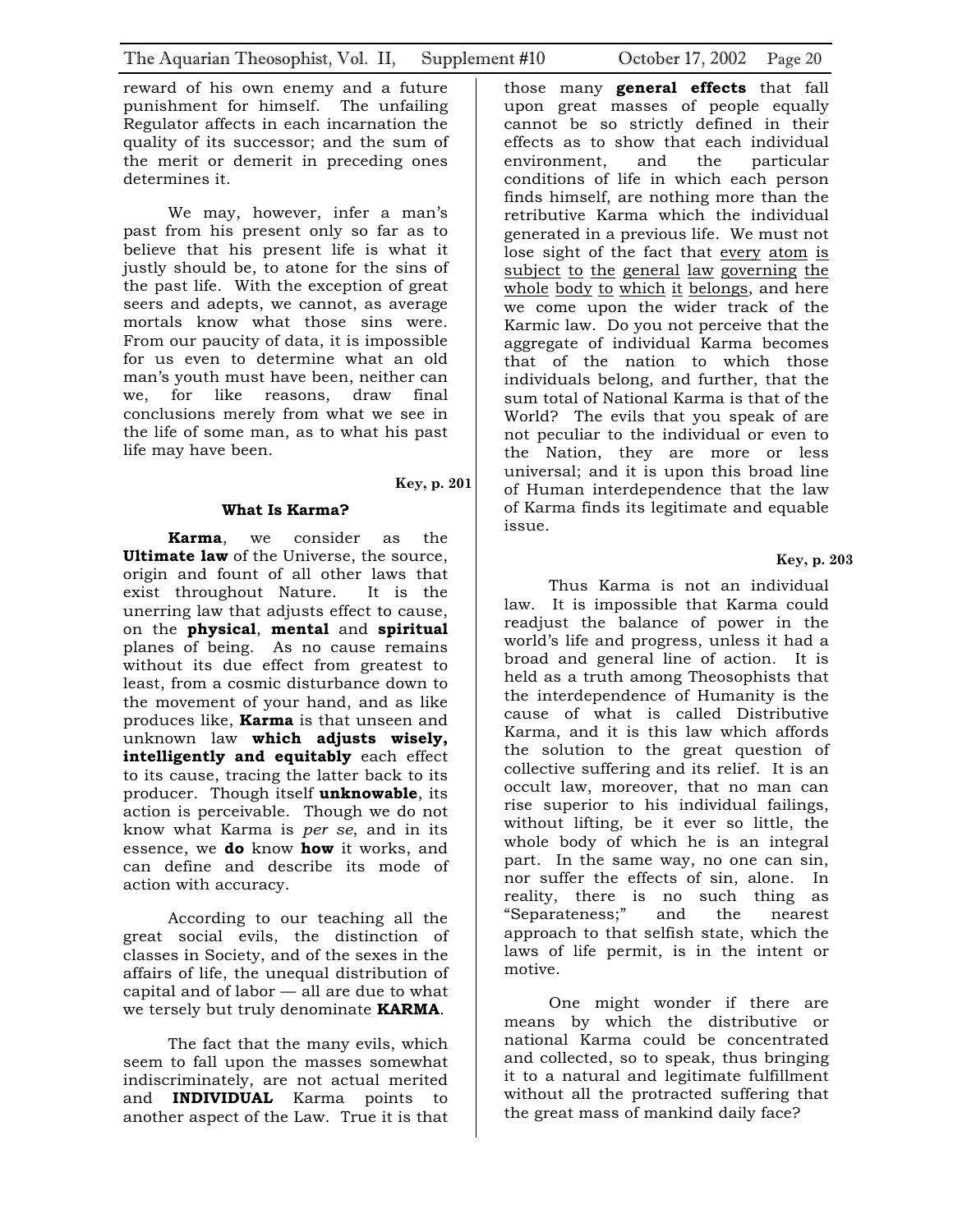As a general rule, and within certain limits that define the age to which we belong, the law of Karma cannot be hastened or retarded in its fulfillment. But of this I am certain, the point of possibility in either of these directions has never yet been touched. How could it possibly be so while one-half of humanity is in a position to effect an immediate relief of the privations which are suffered by their fellows? When every individual has contributed to the general good what he can of money, of labor, and of ennobling thought, then, and only then will the balance of National Karma be struck, and until then we have no right nor any reasons for saying that there is more life on the earth than Nature can support. It is reserved for the heroic souls, the Saviors of our Race and Nation, to find out the cause of this unequal pressure of retributive Karma, and by a supreme effort to re-adjust the balance of power, and save the people from a moral engulfment a thousand times more permanently evil than any physical catastrophe.

The law of Karma we describe as that Law of re-adjustment which ever tends to restore disturbed equilibrium in the physical, and broken harmony in the moral world. We say that Karma does not act in this or that particular way always, but that it always does act so as to restore Harmony and preserve the balance of equilibrium in virtue of which the Universe exists.

### **Key, p.206**

As an illustration, think of a pond. A stone falls into the water and creates disturbing waves. These waves oscillate backwards and forwards till at last, owing to the operation of what physicists call the law of the dissipation of energy, they are brought to rest, and the water returns to its condition of calm tranquility. Similarly all action, on every plane, produces disturbance in the balanced harmony of the Universe, and the vibrations so produced will continue to roll backwards and forwards, if its area is limited, till equilibrium is restored. But since each such disturbance starts from some particular point, it is clear that equilibrium and harmony can only be restored by the reconverging to that

same point of all the forces that were set in motion from it. And here you have proof that the consequences of a man's deeds, thoughts, etc., must all react upon himself with the same force with which they were set in motion.

We Theosophists say that "Good" and "Harmony,' and "Evil" and "Disharmony," are synonymous. Further we maintain that all pain and suffering are results of want of Harmony, and that the one terrible and only cause of the disturbance of Harmony is *selfishness* in some form or another. Hence Karma gives back to every man the *actual consequences* of his own actions, without any regard to their moral character, but since he receives his due for all, it is obvious that he will be made to atone for all sufferings which he has caused, just as he will reap in joy and gladness the fruits of all the happiness and harmony he had helped to produce.

Thus the doctrine of "vicarious atonement" as taught in popular religions, is a **soul-killing** rather than a soul-saving doctrine, or as Mr. J. H. Conelly says:

"The condition in which a man shall have been 'awakened and converted by a certain extent from evil or wickedness,' is that which a man shall have realized that his deeds are evil and deserving of punishment. In that realization a sense of personal responsibility is inevitable, and just in proportion to the extent of his awakening or 'converting' must be the sense of that awful responsibility. While it is strong upon him is the time when he is urged to accept the doctrine of vicarious atonement.

"He is told that he must also repent, but nothing is easier than that. It is an amiable weakness of human nature that we are quite prone to regret the evil we have done when our attention is called, and we have either suffered from it ourselves or enjoyed its fruits. Possibly, close analysis of the feeling would show us that that which we regret is rather the necessity that seemed to require the evil as a means of attainment of our selfish ends than the evil itself."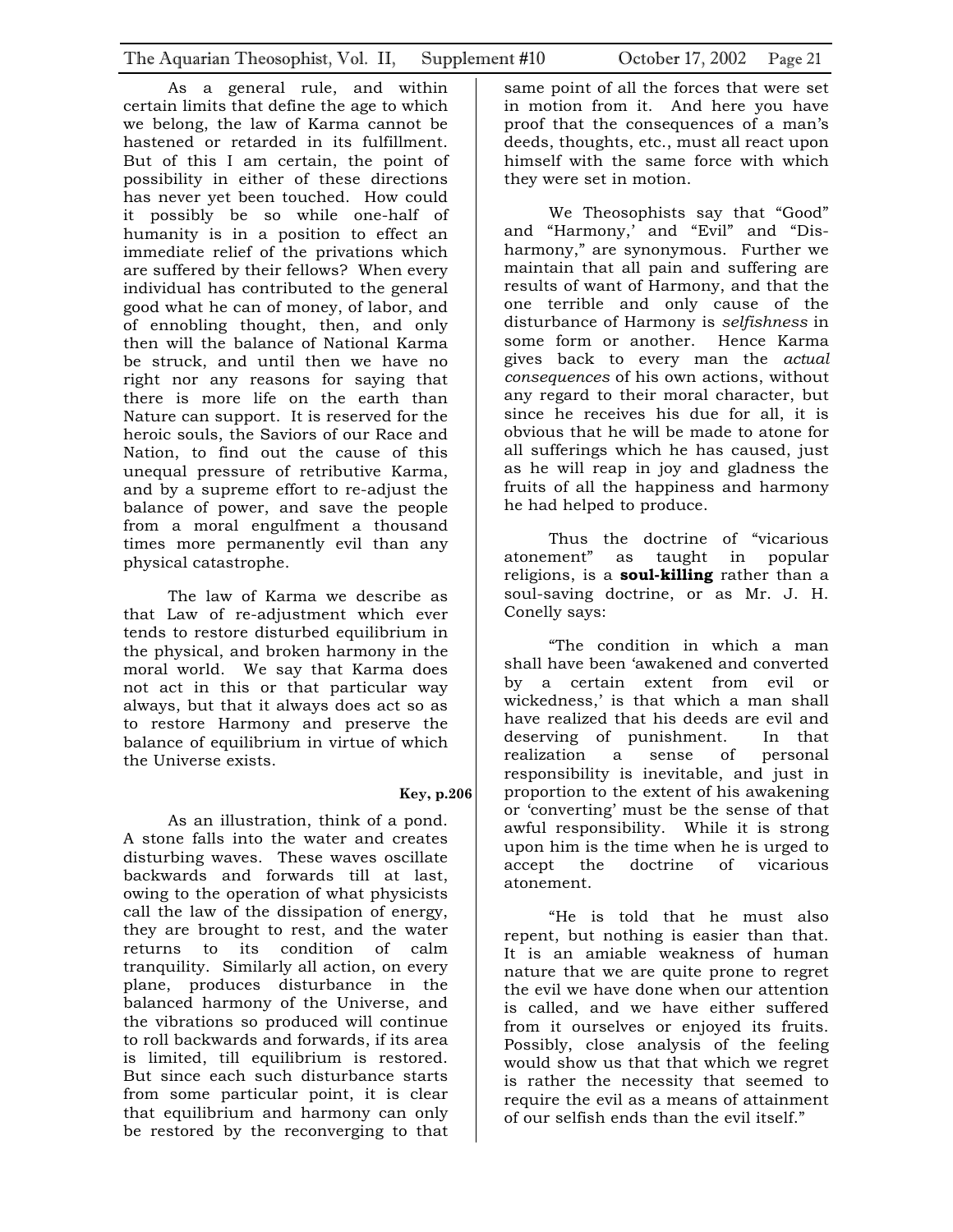"Attractive as this prospect of casting our burden of sins 'at the foot of the cross' may be to the ordinary mind, it does not commend itself to the Theosopic student. He does not apprehend why the sinner by attaining knowledge of his evil can thereby merit any pardon for or the blotting out of his past wickedness; or why repentance and future right living entitle him to a suspension in his favor of the universal law of relation between cause and effect. The results of his evil deeds continue to exist; the suffering caused to others by his wickedness is not blotted out. The Theosophical student takes the result of wickedness upon the innocent into his problem. He considers not only the guilty person, but also his victims.

**Key, p. 208** 

"Evil is an infraction of the laws of harmony governing the universe, and the penalty thereof must fall upon the violator of that law himself. 'Whatsoever a man soweth, that shall he also reap.' This is the principle of the law of Karma which is taught by Theosophy.

It is the power which

Just though mysterious, leads us on unerring Through ways unmarked from guilt to punishment.

"But it is more. It rewards merit as unerringly and amply as it punishes demerit. It is the outcome of every act, of thought, word and deed, and by it men mould themselves, their lives and happenings. Eastern philosophy rejects the idea of a newly created soul for every baby born. It believes in a limited number of monads, evolving and growing more and more perfect through their assimilation of many successive personalities. Those personalities are the product of Karma and it is by Karma and re-incarnation that the human monad in time returns to its source — absolute deity."

(J. H. CONELLY)

E. D. Walker, in his *Re-incarnation*  offers the following explanation: —

"Briefly, the doctrine of Karma is that we have made ourselves what we are by former actions, and are building our

future eternity by present actions. There is no destiny but what we ourselves determine. There is no salvation or condemnation except what we ourselves bring about.... Because it offers no shelter for culpable actions and necessitates a sterling manliness, it is less welcome to weak natures than the easy religious tenets of vicarious atonement, intercession, forgiveness and death-bed conversions.... In the domain of eternal justice the offence and the punishment are inseparably connected as the same event, because there is no real distinction between the action and its outcome.... It is Karma, or our old acts, that draws us back into earthly life. The spirit's abode changes according to its Karma, and this Karma forbids any long continuance in one condition, because It is always changing. So long as action is governed by material and selfish motives, just so long must the effect of that action be manifested in physical re-births. Only the perfectly selfless man can elude the gravitation of material life. Few have attained this, but it is the goal of mankind."

**Key, p. 210** 

And then the writer quotes from the *Secret Doctrine:*

"Those who believe in Karma have to believe in destiny, which, from birth to death, every man is weaving, thread by thread, around himself, as a spider does his cobweb, and this destiny is guided either by the heavenly voice of the invisible prototype outside of us, or by our more intimate astral or inner man, who is but too often the evil genius of the embodied entity called man. Both these lead on the outward man, but one of them must prevail; and from the very beginning of the invisible affray the stern and implacable law of compensation steps in and takes its course, faithfully following the fluctuations. When the last strand is woven, and man is seemingly enwrapped in the network of his own doing, then he finds himself completely under the empire of this self-made destiny... An Occultist or a philosopher will not speak of the goodness or cruelty of Providence; but, identifying it with Karma-Nemesis, he will teach that, nevertheless, it guards the good and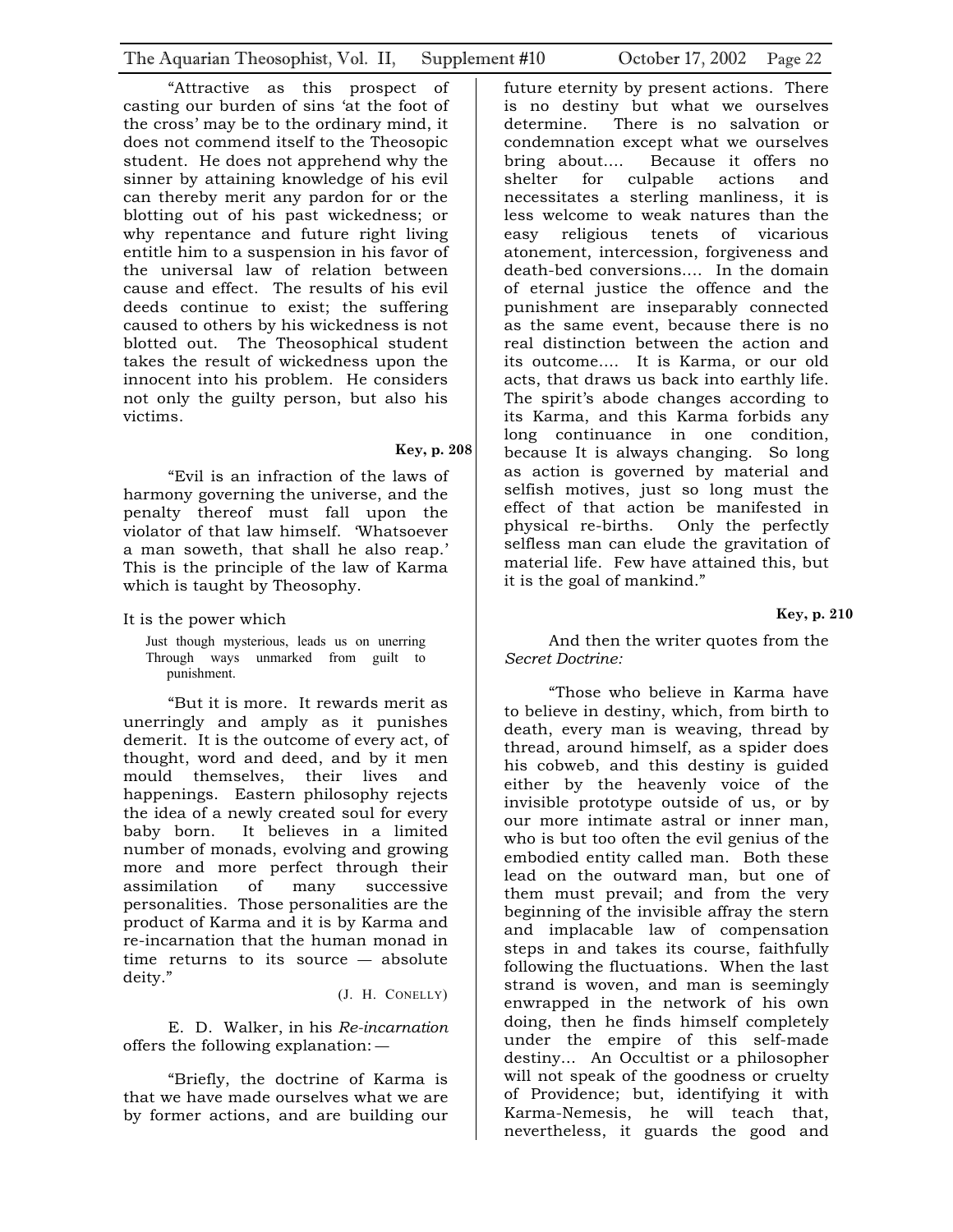watches over them in this as in future lives, and that it punishes the evil-doer aye, even to his seventh re-birth — so long, in short, as the effect of his having thrown into perturbation even the smallest atom in the infinite world of harmony has not been finally readjusted. For the only decree of Karma an eternal and immutable decree — is absolute harmony in the world of matter as it is in the world of spirit. It is not, therefore, Karma that rewards or punishes, but it is we who reward or punish ourselves according to whether we work with, through and along with nature, abiding by the laws on which that harmony depends, or — break them. Nor would the ways of Karma be inscrutable were men to work in union and harmony, instead of disunion and strife. For our ignorance of those ways which one portion of mankind calls the ways of Providence, dark and intricate; while another sees in them the action of blind fatalism; and a third simple chance, with neither gods nor devils to guide them — would surely disappear if we would but attribute all these to their correct cause.... We stand bewildered before the mystery of our own making and the riddles of life that we will not solve, and then accuse the great Sphinx of devouring us. But verily there is not an accident of our lives, not a misshapen day, or a misfortune, that could not be traced back to our own doings in this or another life.

"The law of Karma is inextricably interwoven with that of reincarnation. It is only this doctrine that can explain to us the mysterious problem of good and evil, and reconcile man to the terrible and apparent injustice of life. Nothing but such certainty can quiet our revolted sense of justice. For, when one unacquainted with the noble doctrine looks around him and observes the inequalities of birth and fortune, of intellect and capacities; when one sees honor paid to fools and profligates, on whom fortune has heaped her favors by mere privilege of birth, and their nearest neighbor, with all his intellect and noble virtues — far more deserving in every way — perishing for want and for lack of sympathy — when one sees all this and has to turn away, helpless to relieve the

undeserved suffering, one's ears ringing and heart aching with the cries of pain around him — that blessed knowledge of Karma alone prevents him from cursing life and men as well as their supposed Creator… This law, whether conscious or unconscious, predestines nothing and no one. It exists from and in eternity truly, for it is eternity itself; and as such, since no act can be coequal with eternity, it cannot be said to act, for it is action itself. It is not the wave which drowns the man, but the personal action of the wretch who goes deliberately and places himself under the impersonal action of the laws that govern the ocean's motion. Karma creates nothing, nor does it design. It is man who plants and creates causes, and Karmic law adjusts the effects, which adjustment is not an act but universal harmony, tending ever to resume its original position, like a bough, which, bent down too forcibly, rebounds with corresponding vigour. If it happen to dislocate the arm that tried to bend it out of its natural position, shall we say it is the bough which broke our arm or that our own folly has brought us to grief? Karma has never sought to destroy intellectual and individual liberty, like the god invented by the Monotheists. It has not involved its decrees in darkness purposely to perplex man, nor shall it punish him who dares to scrutinize its mysteries. On the contrary, he who unveils through study and meditation its intricate paths, and throws light on those dark ways, in the windings of which so many men perish owing to their ignorance of the labyrinth of life, is working for the good of his fellow-men. Karma is an absolute and eternal law in the world of manifestation; and as there can only be one Absolute, as one Eternal, ever-present Cause, believers in Karma cannot be regarded as atheists or materialists, still less as fatalists, for Karma is one with the Unknowable, of which it is an aspect, in its effects in the phenomenal world."

#### **Key, p. 212**

Another able Theosophic writer says ("Purpose of Theosophy," by Mrs. P. Sinnett):-

"Every individual is making Karma either good or bad in each action and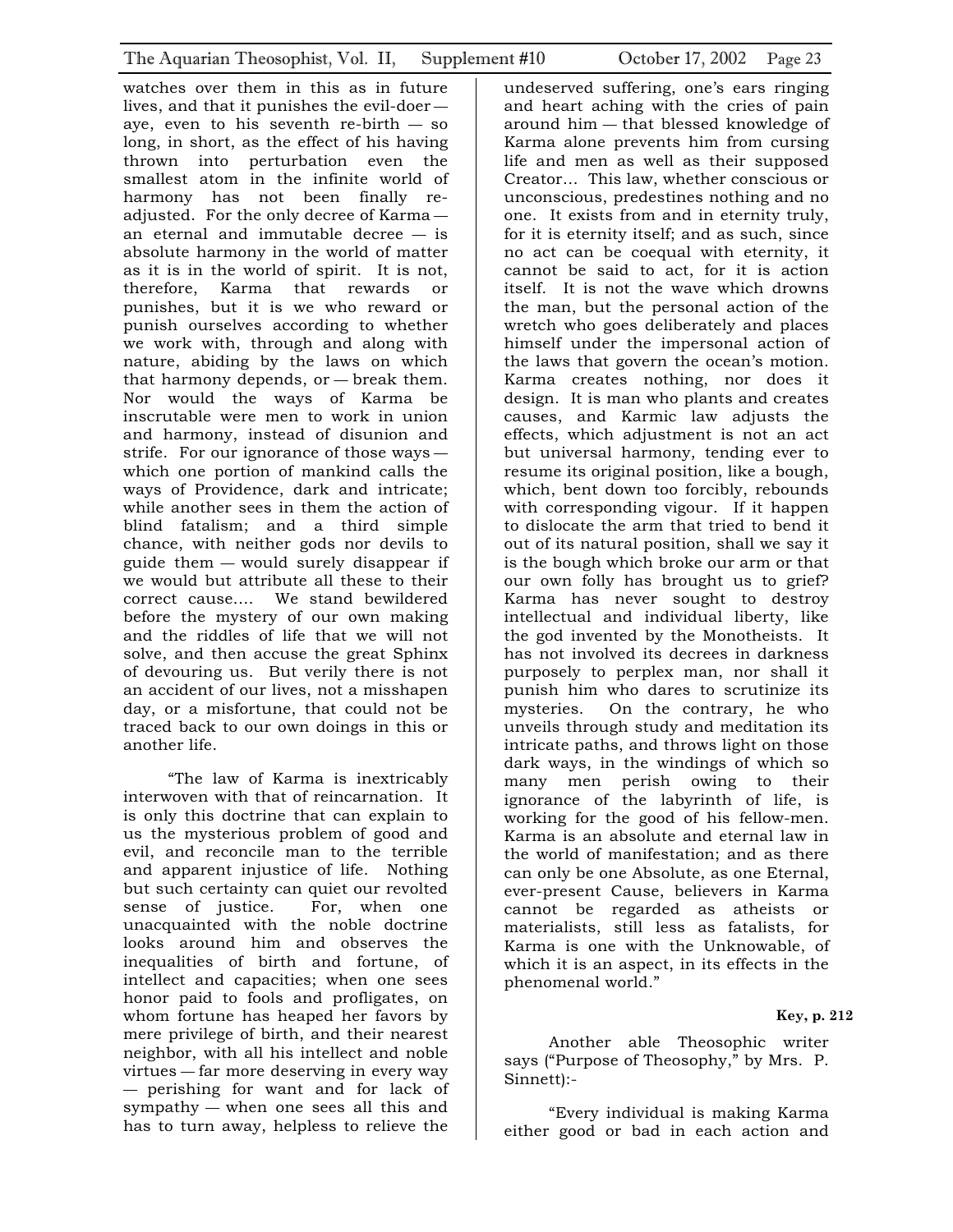thought of his daily round, and is at the same time working out in this life the Karma brought about by the acts and desires of the last. When we see people afflicted by congenital ailments it may be safely assumed that these ailments are the inevitable results of causes started by themselves in a previous birth. It may be argued that, as these afflictions are hereditary, they can have nothing to do with a past incarnation; but it must be remembered that the Ego, the real man, the individuality, has no spiritual origin in the parentage by which it is reembodied, but it is drawn by the affinities which its previous mode of life attracted round it into the current that carries it, when the time comes for re-birth, to the home best fitted for the development of those tendencies... This doctrine of Karma, when properly understood, is well calculated to guide and assist those who realize its truth to a higher and better mode of life, for it must not be forgotten that not only our actions but our thoughts also are most assuredly followed by a crowd of circumstances that will influence for good or for evil our own future, and, what is still more important, the future of many of our fellow-creatures. If sins of omission and commission could in any case be only self-regarding, the fact on the sinner's Karma would be a matter of minor consequence. The effect that every thought and act through life carries with it for good or evil a corresponding influence on other members of the human family renders a strict sense of justice, morality, and unselfishness so necessary to future happiness or progress. A crime once committed, an evil thought sent out from the mind, are past recall — no amount of repentance can wipe out their results in the future. Repentance, if sincere, will deter a man from repeating errors; it cannot save him or others from the effects of those already produced, which will most unerringly overtake him either in this life or in the next re-birth."

#### **Key, 214**

In exquisite verse, Sir Edwin Arnold outlines the crux of Karma thus:

Karma — all that total of a soul

Which is the things it did, the thoughts it had, The 'self' it wove with woof of viewless time Crossed on the warp invisible of acts.

Before beginning and without an end, As space eternal and as surety sure, Is fixed a Power divine which moves to good, Only its laws endure. It will not be contemned of anyone; Who thwarts it loses, and who serves it gains; The hidden good it pays with peace and bliss, The hidden ill with pains. It seeth everywhere and marketh all; Do right — it recompenseth! Do one wrong — The equal retribution must be made, Though Dharma tarry long. It knows not wrath nor pardon; utter-true, Its measures mete, its faultless balance weighs; Times are as naught, to-morrow it will judge Or after many days. \* \* \* \* \* \* \*

Such is the law which moves to righteousness, Which none at last can turn aside or stay; The heart of it is love, the end of it Is peace and consummation sweet. Obey."

To give some concrete example of the action of Karma in its details is not possible to we who are not Seers or Initiates. The latter, however, can follow out this Karmic process of re-adjustment in detail by the exercise of powers which are latent even in all men.

#### **Who are Those Who Know?**

The same limited vision exists for all, save those who have reached in the present incarnation the acme of spiritual vision and clairvoyance. We can only perceive that, if things with us ought to have been different, they would have been different; that we are what we have made ourselves, and have only what we have earned for ourselves.

Such conception, contrary to a superficial analysis, breeds fortitude and contentment rather than bitterness. It is precisely disbelief in the just law of retribution that is more likely to awaken every combative feeling in man. A child, as much as a man, resents a punishment, or even a reproof he believe to be unmerited, far more than he does a severer punishment, if he feels that it is merited. Belief in Karma is the highest reason for reconcilement to one's lot in this life, and the very strongest incentive towards effort to better the succeeding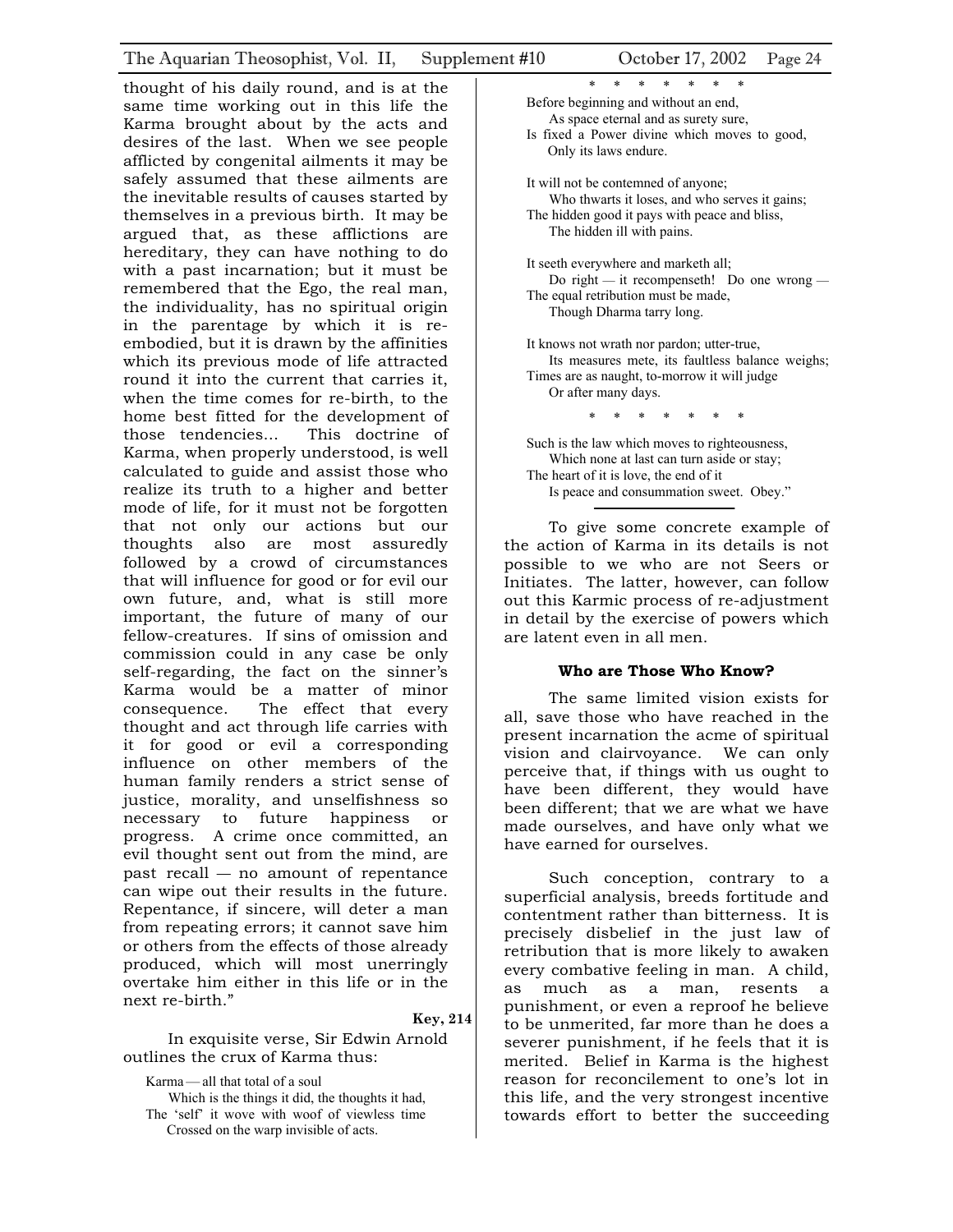re-birth. Both of these, indeed, would be destroyed if we supposed that our lot was the result of anything but strict Law, or that destiny was in any other hands than our own.

No man can receive more or less than his deserts without a corresponding injustice or partiality to others; and a law which could be averted through compassion would bring about more misery than it saved, more irritation and curses than thanks. Remember also, that we do not administer the law, if we do create causes for its effects; it administers itself; and again, that the most copious provision for the manifestation of just compassion and mercy is shown in the state of Devachan.

**Key, p. 217** 

Adepts, by the training of faculties we all possess, but which they alone have developed to perfection, can enter in spirit, these various planes and states we have been discussing. For long ages, one generation of Adepts after another has studied the mysteries of being, of life, death, and re-birth, and all have taught in their turn some of the facts so learned.

One might ask, then, "Are Adepts the aim of Theosophy?" to which we declare that Theosophy considers humanity as an emanation from divinity on its return path thereto. At an advanced point upon the path, Adeptship is reached by those who have devoted several incarnations to its achievement. For, remember well, no man has ever reached Adeptship in the Secret Sciences in one life; but many incarnations are necessary for it after the formation of a conscious purpose and the beginning of the needful training. Many may be the men and women in the very midst of our Society who have begun this uphill work toward illumination several incarnations ago, and who yet, owing to the personal illusions of the present life, are either ignorant of the fact, or on the road to losing every chance in this existence of progressing any farther. They feel an irresistible attraction toward occultism and the Higher Life, and yet are too personal and self-opinionated, too much in love with the deceptive allurements of mundane life and the world's ephemeral

pleasures, to give them up; and so lose their chance in their present birth. But, for ordinary men, for the practical duties of daily life, such a far-off result is inappropriate as an aim and quite ineffective as a motive.

Many are interested in our doctrines and feel instinctively that they are truer than those of any dogmatic religion. Others have formed a fixed resolve to attain the highest ideal of man's duty.

### **The Difference Between Faith and Knowledge; or, Blind and Reasoned Faith**

Theosophy holds that man, being an emanation from the Unknown, yet ever present and infinite Divine Essence, his body and everything else is impermanent, hence an illusion, Spirit alone in him being the one enduring substance, and even that losing its separated individuality at the moment of its complete re-union with the Universal Spirit.

This in no way implies annihilation, for we speak of separate, not of universal individuality. The latter becomes as a part transformed into the whole; the dewdrop is not evaporated, but becomes the sea. Is physical man annihilated, when from a foetus he becomes an old man? What kind of Satanic pride must be ours if we place our infinitesimally small consciousness and individuality higher than the universal and infinite consciousness!

 — It follows, then, that there is, *de facto*, no man, but all is Spirit? — No, not at all. It follows that the union of Spirit with matter is but temporary; or, to put it more clearly, since Spirit and matter are one — being the two opposite poles of the universal manifested substance — Spirit loses its right to the name so long as the smallest particle and atom of its manifesting substance still clings to any form, the result of differentiation.

One could say that the permanent principle, the Spirit, simply makes a transit through matter, but it would be more correct to say that the appearance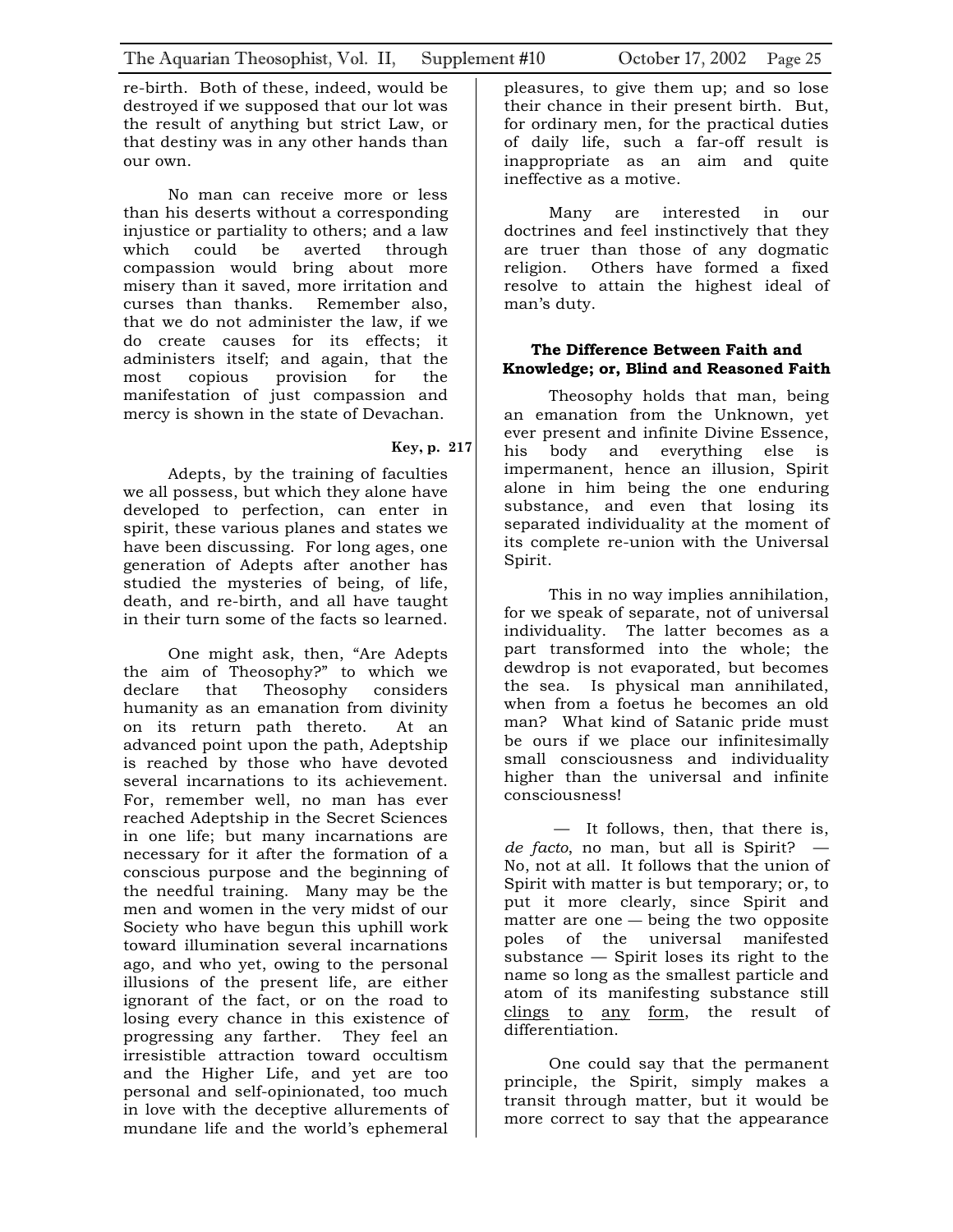of the permanent and one principle, Spirit, as matter is transient, and, therefore, no better than an illusion.

The above is not given out on blind faith, which is a mental disease, but rather the real faith, i.e., the pistis of the Greeks, as "belief based on knowledge," whether supplied by the evidence of physical or spiritual senses.

Between faith on authority and faith on one's spiritual intuition, there is a very great difference. One is human credulity and superstition, the other human belief and intuition. As Professor Alexander Wilder says in his "Introduction to the Eleusinian Mysteries," "It is ignorance which leads to profanation.... The undercurrent of this world is set towards one goal; and inside of human credulity is a power almost infinite, a holy faith capable of apprehending the supernal truths of all existence." Those who limit that "credulity" to human authoritative dogmas alone, will never fathom that power nor even perceive it in their natures. It is stuck fast to the external plane and is unable to bring forth into play the essence that rules it; for to do this they have to claim their right of private judgment, and this they never dare to do.

We believe in an ever unknowable Principle, because blind aberration alone can make one maintain that the Universe, thinking man, and all the marvels contained even in the world of matter, could have grown without some intelligent powers to bring about the extraordinarily wise arrangement of all its parts. Nature may err, and often does, in its details and the external manifestations of its materials, never in its inner causes and results.

**Key, p. 223** 

### **Has God the Right to Forgive?**

One might balance this philosophical view of nature against, say, the Doctrine of Atonement. This most dangerous dogma teaches us that no matter how enormous our crimes against the laws of God and of man, we have but

to believe in the self-sacrifice of Jesus for the salvation of mankind, and his blood will wash out every stain. This dogma teaches that:

"God's mercy is boundless and unfathomable. It is impossible to conceive of a human sin so damnable that the price paid in advance for the redemption of the sinner would not wipe it out if a thousandfold worse. And furthermore, it is never too late to repent. Though the offender wait until the last minute of the last hour of the last day of his mortal life, before his blanched lips utter the confession of faith, he may go to Paradise; the dying thief did it, and so may all others as vile. These are the assumptions of the Church, and of the Clergy; assumptions banged at the heads of the faithful."

"If we step outside the little circle of creed and consider the universe as a whole balanced by the exquisite adjustment of parts, how all sound logic, how the faintest glimmering sense of Justice, revolts against this Vicarious Atonement! If the criminal sinned only against himself, and wronged no one but himself, if by sincere repentance he could cause the obliteration of past events, not only from the memory of man, but also from that imperishable record, which no deity — not even the Supremes of the Supreme  $-$  can cause to disappear, then this dogma might not be incomprehensible. But to maintain that one may wrong his fellow-man, kill, disturb the equilibrium of society and the natural order of things, and then — through cowardice, hope, or compulsion, it matters not  $-$  be forgiven by believing that the spilling of one blood washes out the other blood spilt — this is preposterous! Can the results of a crime be obliterated even though the crime itself should be pardoned? The effects of a cause are never limited to the boundaries of the cause, nor can the results of crime be confined to the offender and his victim. Every good as well as evil action has its effects, as palpably as the stone flung into calm water. The simile is trite, but it is the best ever conceived, so let us use it. The eddying circles are greater and swifter as the disturbing object is greater or